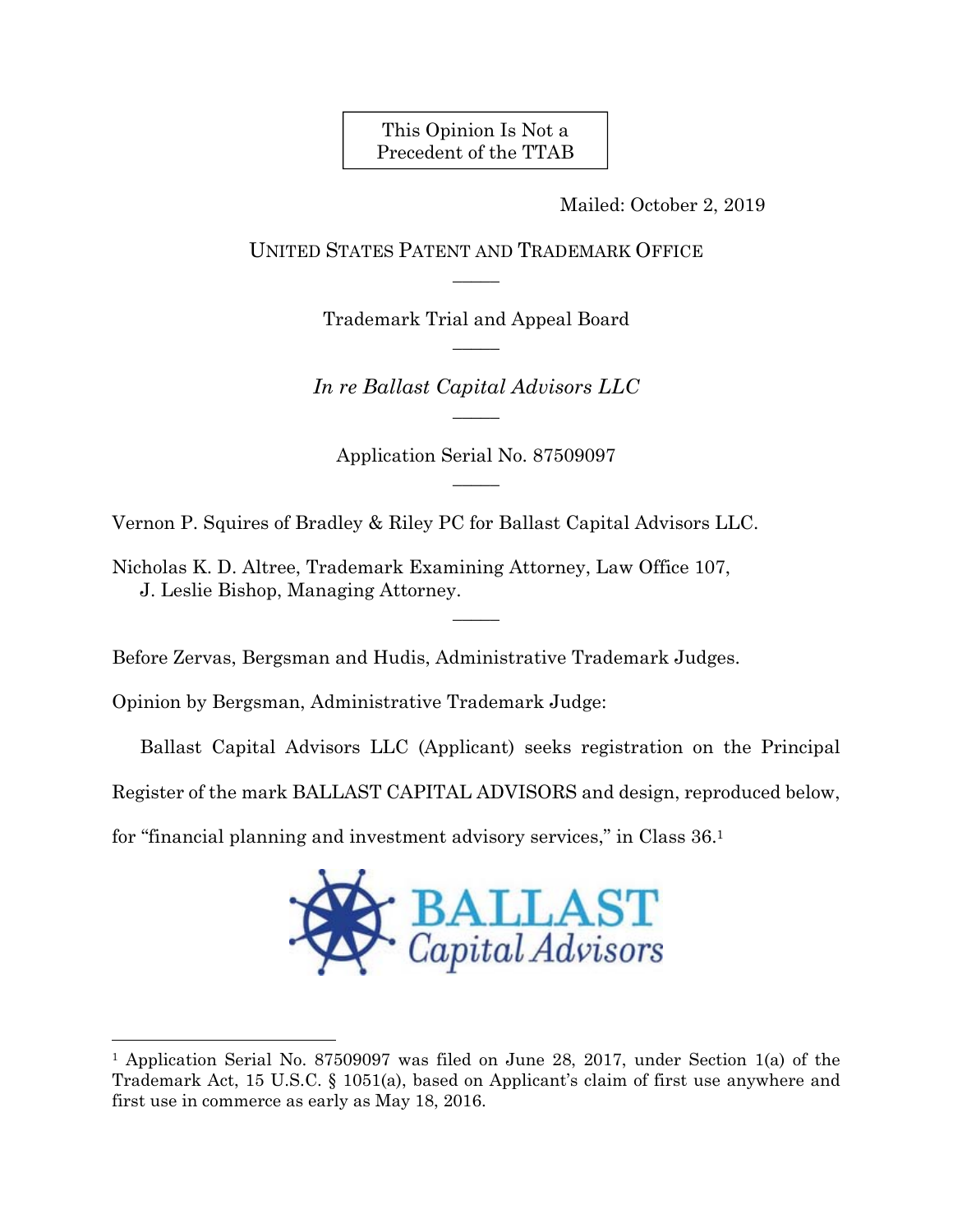The description of the mark in the application reads as follows:

The mark consists of the stylized words "BALLAST CAPITAL ADVISORS" and an 8-pointed star surrounded by a circle. There is a small circle on each point of the star. The circle goes through the middle of each point of the star. "BALLAST" appears in dark blue upper case lettering, with "CAPITAL ADVISORS" in italicized light blue lettering in upper and lower case, directly under the word "BALLAST." The 8-pointed star appears to the left of the words.

The color(s) dark blue and light blue is/are claimed as a feature of the mark.

Applicant disclaimed the exclusive right to use the words "Capital Advisors.

The Examining Attorney issued a final refusal to register Applicant's mark under

Section 2(d) of the Trademark Act, 15 U.S.C. § 1052(d), on the ground that Applicant's

mark so resembles the three registered marks listed below as to be likely to cause

confusion:

1. Registration No. 2989915 for the mark BALLAST POINT VENTURES (in typed drawing form)2 and Registration No. 5060845 for the mark BALLAST POINT VENTURES and design, reproduced below, owned by the same entity and both registered for "financial services, namely, venture capital, financial

l 2 Registration No. 2989915 registered on August 30, 2005; renewed.

Prior to November 2, 2003, "standard character" drawings were known as "typed" drawings. Effective November 2, 2003, Trademark Rule 2.52, 37 C.F.R § 2.52, was amended to replace the term "typed" drawing with "standard character" drawing. A typed mark is the legal equivalent of a standard character mark. *See In re Viterra Inc.*, 671 F.3d 1358, 101 USPQ2d 1905, 1909 n.2 (Fed. Cir. 2012) ("until 2003, 'standard character' marks formerly were known as 'typed' marks.").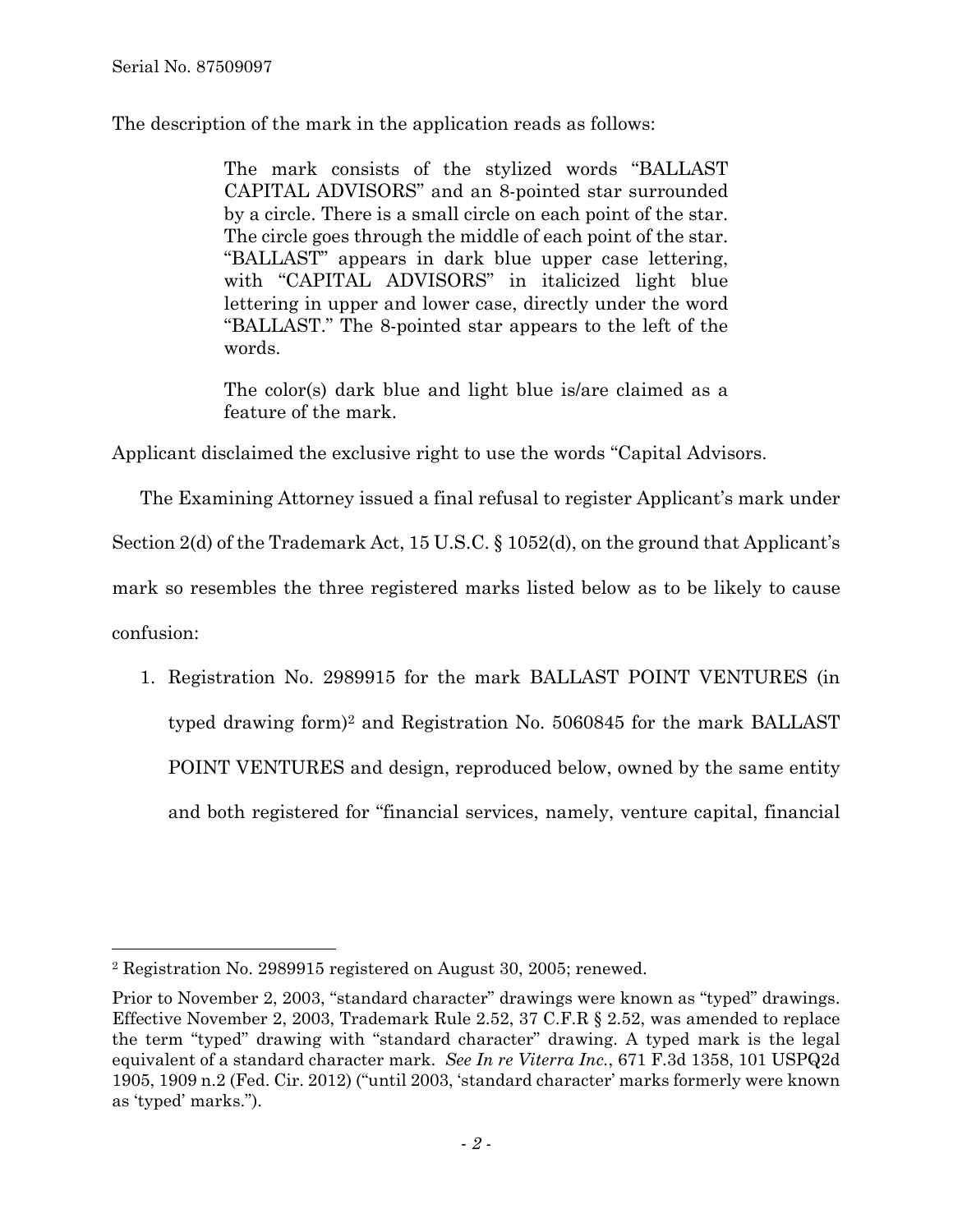and investments consulting, financial and investments advice and financial and investments banking," in Class 36.3



The description of the mark in the registration reads as follows:

Color is not claimed as a feature of the mark. The mark consists of the words "BALLAST POINT VENTURES" with a star inside a circle to the left of the word "BALLAST."

Registrant disclaimed the exclusive right to use the word "Ventures" in both registrations.

2. Registration No. 5348745 for the mark BALLAST (in standard character form) for, inter alia, "real estate investment services," in Class 36.4

Our determination under Section 2(d) is based on an analysis of all of the probative facts in evidence that are relevant to the factors bearing on the likelihood of confusion. *In re E. I. du Pont de Nemours & Co.,* 476 F.2d 1357, 177 USPQ 563, 567 (CCPA 1973) ("*DuPont*") *cited in B&B Hardware, Inc. v. Hargis Indus., Inc.,* 135 S. Ct. 1293, 113 USPQ2d 2045, 2049 (2015); *see also In re Majestic Distilling Co.,* 315 F.3d 1311, 65 USPQ2d 1201, 1203 (Fed. Cir. 2003). We have considered each *DuPont* factor that is relevant or for which there is evidence of record. *See In re Guild Mortg.* 

<sup>3</sup> Registration No. 5060845 registered October 11, 2016.

<sup>4</sup> Registered December 5, 2017.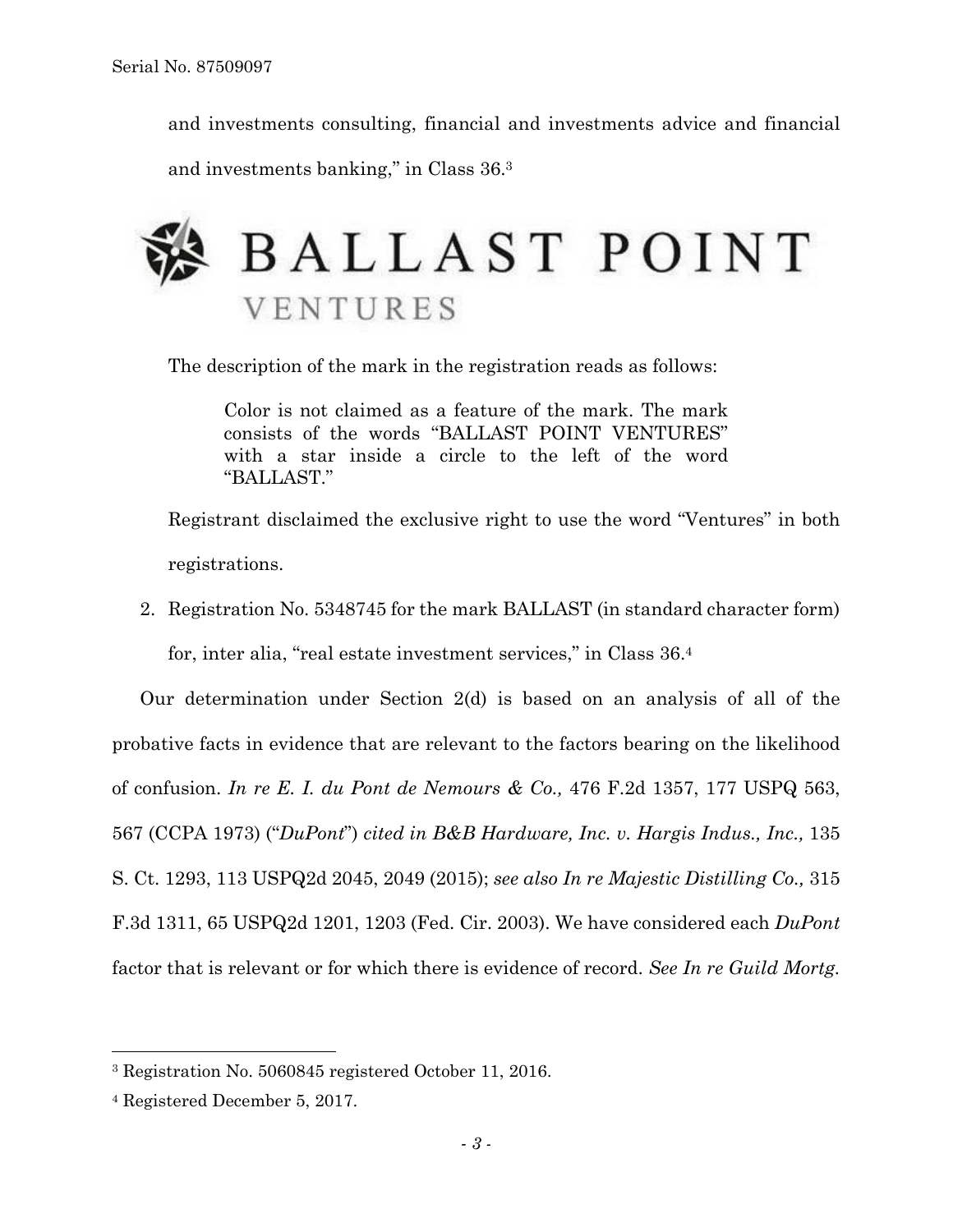*Co.,* 912 F.3d 1376, 129 USPQ2d 1160, 1162-63 (Fed. Cir. 2019); *M2 Software, Inc. v. M2 Commc'ns, Inc.,* 450 F.3d 1378, 78 USPQ2d 1944, 1947 (Fed. Cir. 2006); *ProMark Brands Inc. v. GFA Brands, Inc.,* 114 USPQ2d 1232, 1242 (TTAB 2015) ("While we have considered each factor for which we have evidence, we focus our analysis on those factors we find to be relevant."). "[E]ach case must be decided on its own facts and the differences are often subtle ones." *Indus. Nucleonics Corp. v. Hinde*, 475 F.2d 1197, 177 USPQ 386, 387 (CCPA 1973). In any likelihood of confusion analysis, two key considerations are the similarities between the marks and the similarities between the goods or services. *See In re Chatam Int'l Inc*., 380 F.3d 1340, 71 USPQ2d 1944, 1945-46 (Fed. Cir. 2004)*; Federated Foods, Inc. v. Fort Howard Paper Co.,*  544 F.2d 1098, 192 USPQ 24, 29 (CCPA 1976) ("The fundamental inquiry mandated by § 2(d) goes to the cumulative effect of differences in the essential characteristics of the goods and differences in the marks."); *see also In re i.am.symbolic, LLC,* 866 F.3d 1315, 123 USPQ2d 1744, 1747 (Fed. Cir. 2017) ("The likelihood of confusion analysis considers all *DuPont* factors for which there is record evidence but 'may focus … on dispositive factors, such as similarity of the marks and relatedness of the goods'") (quoting *Herbko Int'l, Inc. v. Kappa Books, Inc.*, 308 F.3d 1156, 64 USPQ2d 1375, 1380 (Fed. Cir. 2002)).

### **I. BALLAST POINT VENTURES registrations**

#### A. **The similarity or dissimilarity and nature of the services.**

Applicant is seeking to register its mark for "financial planning and investment advisory services." The description of services in the BALLAST POINT VENTURES registrations is "financial services, namely, venture capital, financial and

*- 4 -*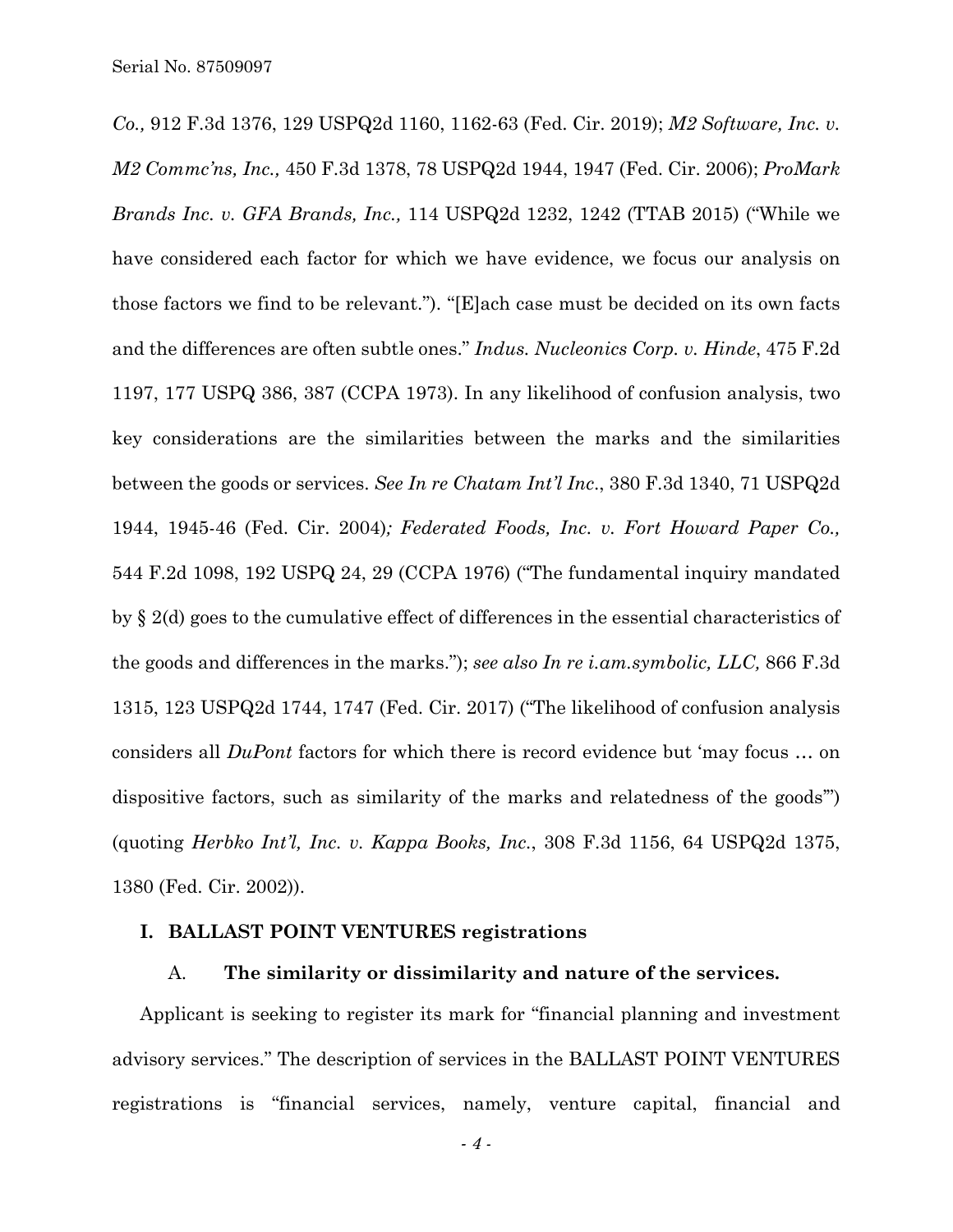investments consulting, financial and investments advice and financial and investments banking." Applicant's "financial planning and investment advisory services" are identical to Registrant's "financial and investments consulting, financial and investments advice."

Under this *DuPont* factor, the Examining Attorney need not prove, and we need not find, similarity as to each activity listed in the identification of services. It is sufficient for a refusal based on likelihood of confusion that relatedness is established for any item encompassed by the identification of services in a particular class in the application. *Tuxedo Monopoly, Inc. v. Gen. Mills Fun Grp.,* 648 F.2d 1335, 209 USPQ 986, 988 (CCPA 1981); *In re i.am.symbolic, llc*, 116 USPQ2d 1406, 1409 (TTAB 2015), *aff'd* 866 F.3d 1315, 123 USPQ2d 1744 (Fed. Cir. 2017); *In re Aquamar, Inc.*, 115 USPQ2d 1122, 1126 n.5 (TTAB 2015) ("it is sufficient for finding a likelihood of confusion if relatedness is established for any item encompassed by the identification of goods within a particular class in the application.").

Applicant argues to the contrary insisting that the services differ substantially.5 Greg Carstensen, Applicant's President, attested to the following:

> 2. [Applicant] operates in the business of providing financial advice to investors. [Applicant] analyze[s] a given client's situation and goals, and then help the client decide what might be appropriate investments, including equities, bonds, retirement accounts, etc. [Applicant] does

1

<sup>5</sup> Applicant's Brief, p. 14 (5 TTABVUE 15).

References to the briefs on appeal refer to the Board's TTABVUE docket system. Coming before the designation TTABVUE is the docket entry number; and coming after this designation are the page references, if applicable.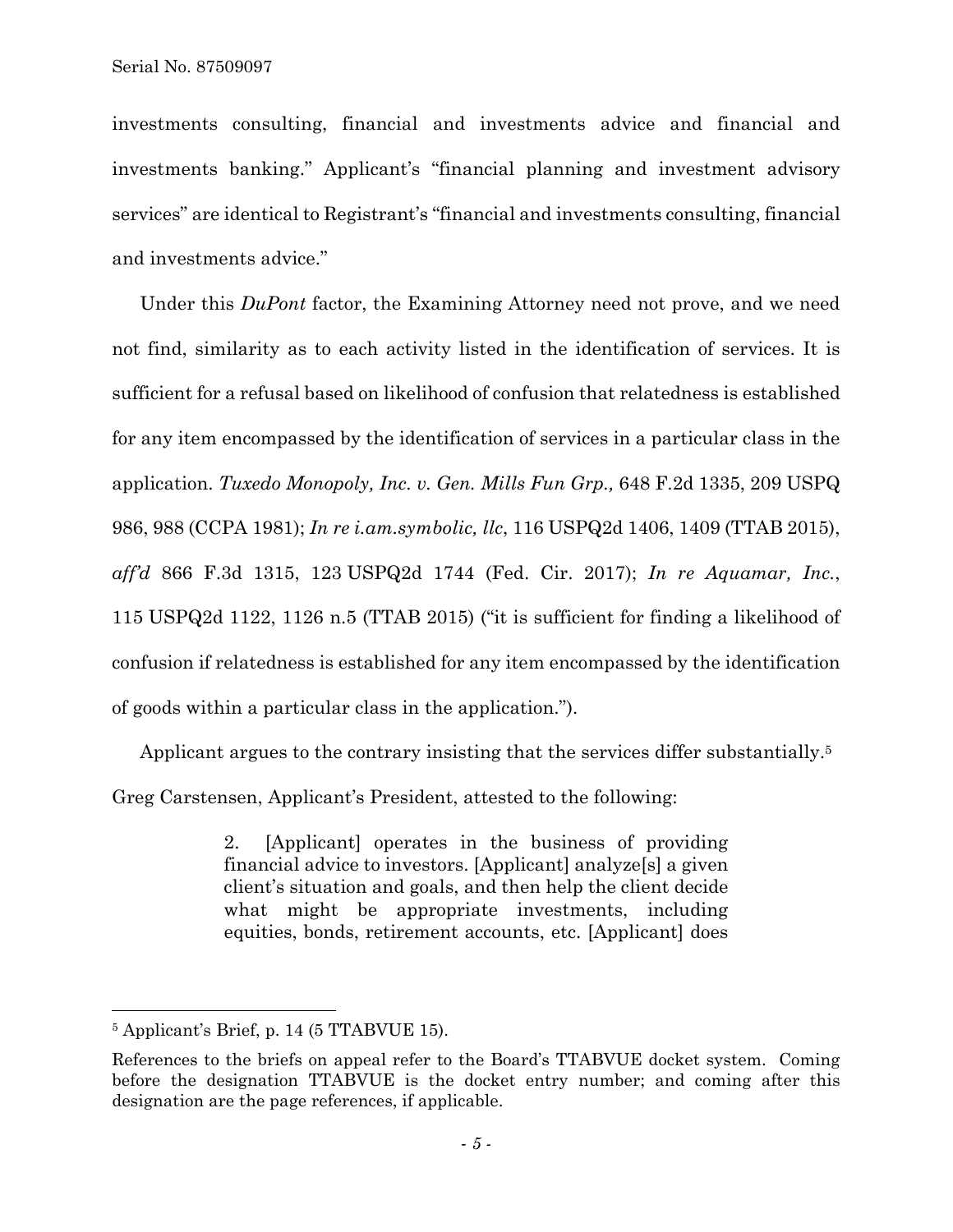1

not infuse capital directly into private equity investments or related services.

3. … Ballast Point Ventures [Registrant] operates a different business space than [Applicant]. [Registrant] solicits investments to use for private equity, including its own funds. This type of investment activity generally is directed to and conducted with high net-worth accredited investors.6

However, we analyze the similarity or dissimilarity and nature of the services based on the services as they are described in the application and the cited registrations. *See In re Detroit Athletic Co.,* 903 F.3d 1297, 128 USPQ2d 1047, 1051 (Fed. Cir. 2018); *Stone Lion Capital Partners, LP v. Lion Capital LLP*, 746 F.3d 1317, 1321, 110 USPQ2d 1157, 1161 (Fed. Cir. 2014); *Octocom Sys, Inc. v. Houston Comput. Servs. Inc.*, 918 F.2d 937, 16 USPQ2d 1783, 1787 (Fed. Cir. 1990) ("The authority is legion that the question of registrability of an applicant's mark must be decided on the basis of the identification of goods set forth in the application regardless of what the record may reveal as to the particular nature of an applicant's goods, the particular channels of trade or the class of purchasers to which the sales of goods are directed.").

We may not read limitations into the identification of services. *In re i.am.symbolic, LLC*, 123 USPQ2d at 1748; *Squirtco v. Tomy Corp.*, 697 F.2d 1038, 216 USPQ 937, 940 (Fed. Cir. 1983) ("There is no specific limitation and nothing in the inherent

<sup>6</sup> Carstensen Affidavit ¶¶2-3 attached to the March 26, 2018 Response to Office Action (TSDR 71).

Citations to the examination record refer to the Trademark Status and Document Retrieval System (TSDR), by page number, in the downloadable .pdf format.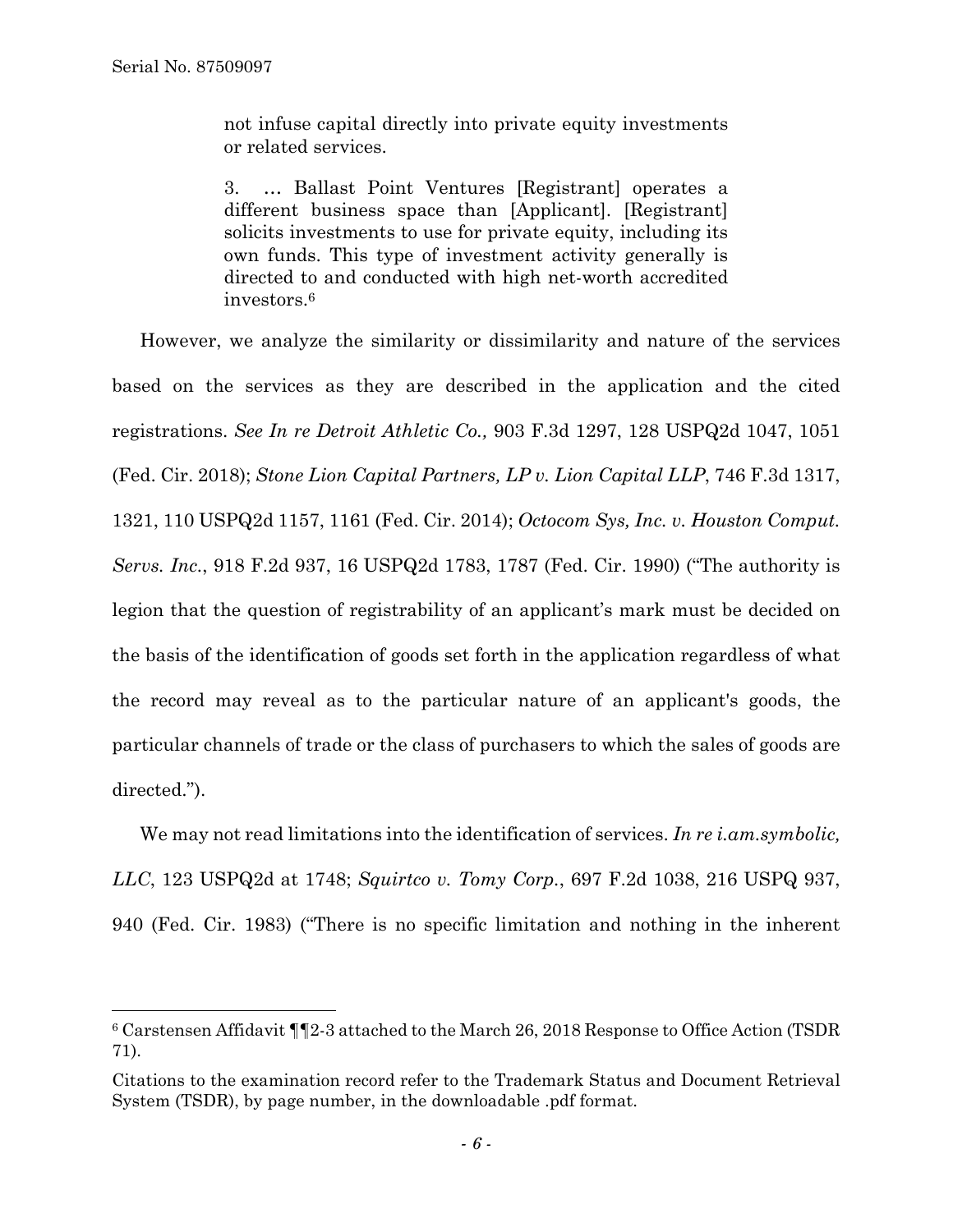Serial No. 87509097

nature of Squirtco's mark or goods that restricts the usage of SQUIRT for balloons to promotion of soft drinks. The Board, thus, improperly read limitations into the registration"); *In re Thor Tech,* 90 USPQ2d 1634, 1638 (TTAB 2009) ("We have no authority to read any restrictions or limitations into the registrant's description of goods."). In other words, we cannot resort to extrinsic evidence to restrict the breadth of Applicant's or Registrant's services. *See In re Bercut-Vandervoort & Co.,* 229 USPQ 763, 764 (TTAB 1986) (evidence that relevant goods are expensive wines sold to discriminating purchasers must be disregarded given the absence of any such restrictions in the application or registration).

Finally, we are required to give "full sweep" to the activities set forth in the descriptions of services. The services are presumed to encompass all services of the nature and type identified in the application and registration. *In re Jump Designs LLC*, 80 USPQ2d 1370, 1374 (TTAB 2006) (where "there is an absence of any restrictions as to the channels of trade and no limitation as to the classes of purchasers, it is presumed that in scope the identification of goods encompasses not only all the goods of the nature and type described therein, but that the identified goods are offered in all channels of trade which would be normal therefor"); *In re Elbaum,* 211 USPQ 639, 640 (TTAB 1981); *see also Stone Lion Capital Partners*, 110 USPQ2d at 1162 ("An application with 'no restriction on trade channels' cannot be 'narrowed by testimony that the applicant's use is, in fact, restricted to a particular class of purchasers.'"). Therefore, we must presume that Applicant's "financial planning and investment advisory services" includes all types of financial planning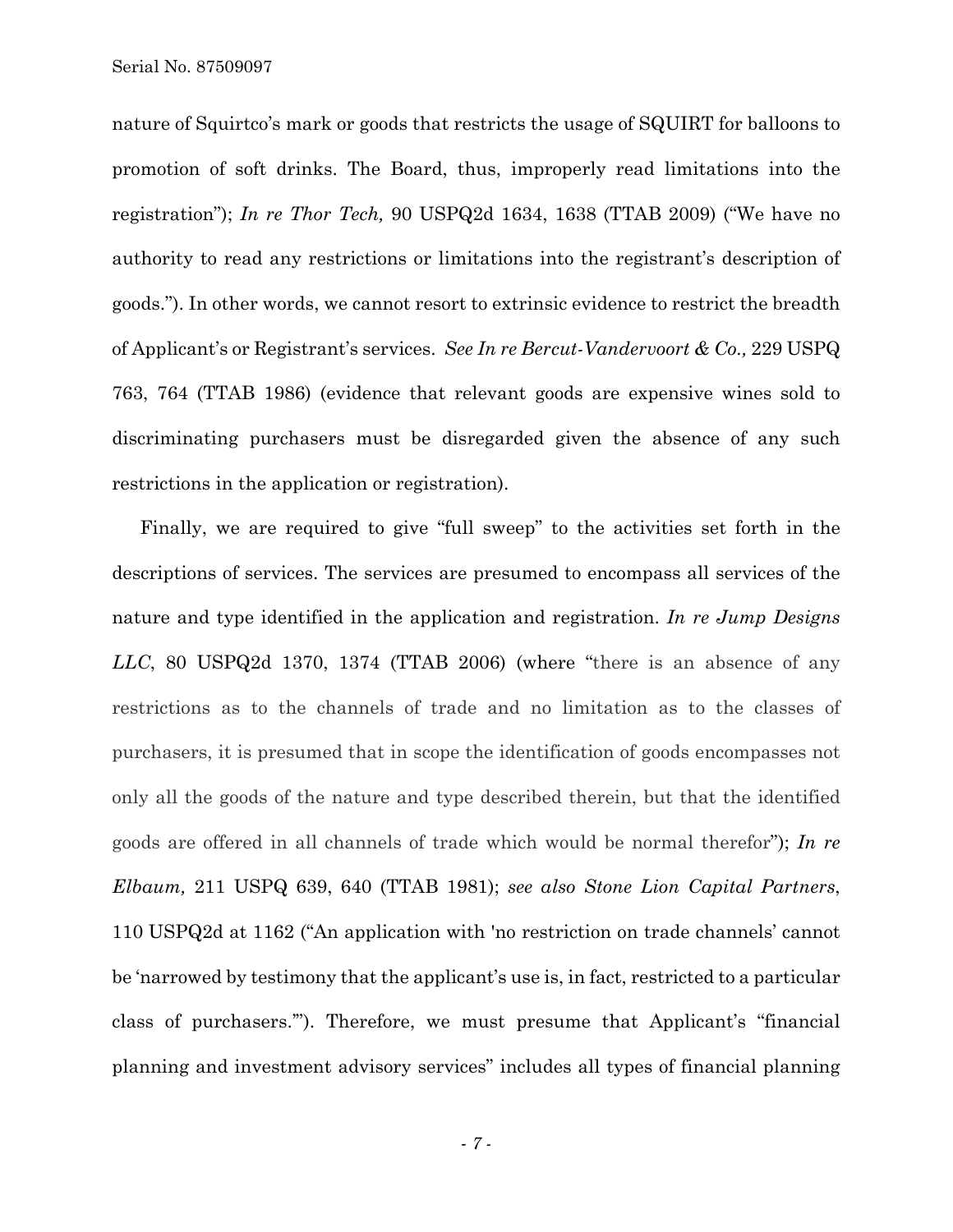and investment advisory services, including Registrant's "financial and investments consulting, financial and investments advice," regardless of what the evidence actually shows.

We find that Applicant's description of services and Registrant's description of services are in part identical.

# B. **Established, likely-to-continue channels of trade and classes of consumers.**

Because the services described in the application and the cited registrations are in part identical, we presume that the channels of trade and classes of purchasers are the same. *See Viterra,* 101 USPQ2d at 1908 (legally identical goods are presumed to travel in same channels of trade to same class of purchasers); *In re Yawata Iron & Steel Co.*, 403 F.2d 752, 159 USPQ 721, 723 (CCPA 1968) (where there are legally identical goods, the channels of trade and classes of purchasers are considered to be the same); *In re Inn at St. John's, LLC,* 126 USPQ2d 1742, 1745 (TTAB 2018), *aff'd mem.* (No. 18-2236) (Fed. Cir. September 13, 2019) ("Because the services described in the application and the cited registration are identical, we presume that the channels of trade and classes of purchasers are the same."); *United Glob. Media Grp., Inc. v. Tseng*, 112 USPQ2d 1039, 1049 (TTAB 2014); *Am. Lebanese Syrian Associated Charities Inc. v. Child Health Research Inst.,* 101 USPQ2d 1022, 1028 (TTAB 2011).

# C. **The similarity or dissimilarity of the marks.**

We turn now to the *DuPont* likelihood of confusion factor focusing on the similarity or dissimilarity of the marks in their entireties as to appearance, sound, connotation and commercial impression. *DuPont,* 177 USPQ at 567*.* "Similarity in any one of these

*- 8 -*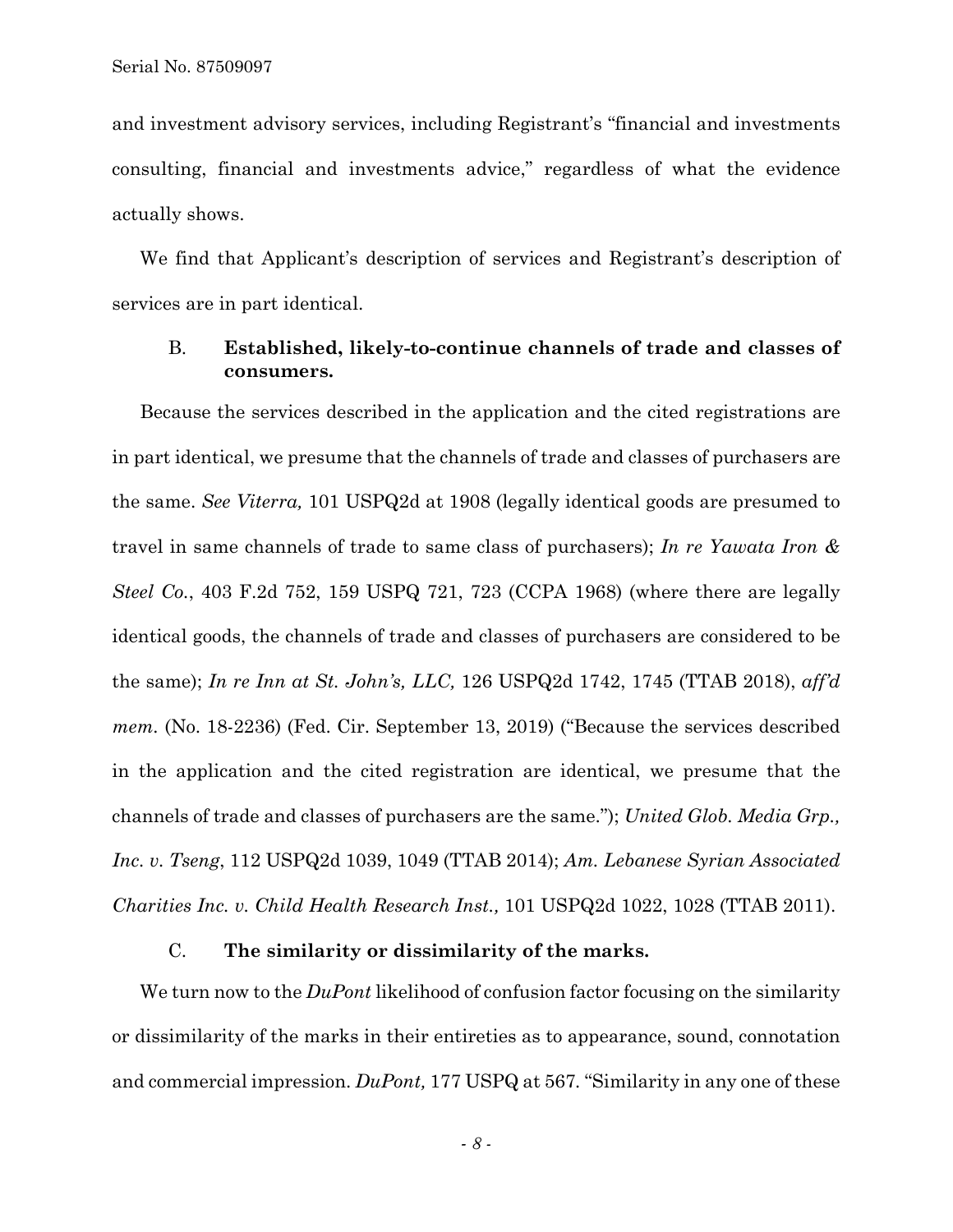elements may be sufficient to find the marks confusingly similar." *In re Davia*, 110 USPQ2d 1810, 1812 (TTAB 2014); *accord Krim-Ko Corp. v. Coca-Cola Bottling Co*., 390 F.2d 728, 156 USPQ 523, 526 (CCPA 1968) ("It is sufficient if the similarity in either form, spelling or sound alone is likely to cause confusion.") (citation omitted)*.* In comparing the marks, we are mindful that where, as here, the services are in part identical, the degree of similarity necessary to find likelihood of confusion need not be as great as where there is a recognizable disparity between the services. *Coach Servs., Inc. v. Triumph Learning LLC*, 668 F.3d 1356, 101 USPQ2d 1713, 1721 (Fed. Cir. 2012); *Century 21 Real Estate Corp. v. Century Life of Am.,* 970 F.2d 874, 23 USPQ2d 1698, 1700 (Fed. Cir. 1992); *Jansen Enters. Inc. v. Rind,* 85 USPQ2d 1104, 1108 (TTAB 2007); *Schering-Plough HealthCare Prod. Inc. v. Ing-Jing Huang,*  84 USPQ2d 1323, 1325 (TTAB 2007).

"The proper test is not a side-by-side comparison of the marks, but instead 'whether the marks are sufficiently similar in terms of their commercial impression' such that persons who encounter the marks would be likely to assume a connection between the parties." *Cai v. Diamond Hong, Inc.*, 901 F.3d 1367, 127 USPQ2d 1797, 1801 (Fed. Cir. 2018) (quoting *Coach Servs.*, 101 USPQ2d at 1721); *see also Midwestern Pet Foods, Inc. v. Societe des Produits Nestle S.A.,* 685 F.3d 1046, 103 USPQ2d 1435, 1440 (Fed. Cir. 2012).

As noted above, Applicant is seeking to register the mark BALLAST CAPITAL ADVISORS and design reproduced below: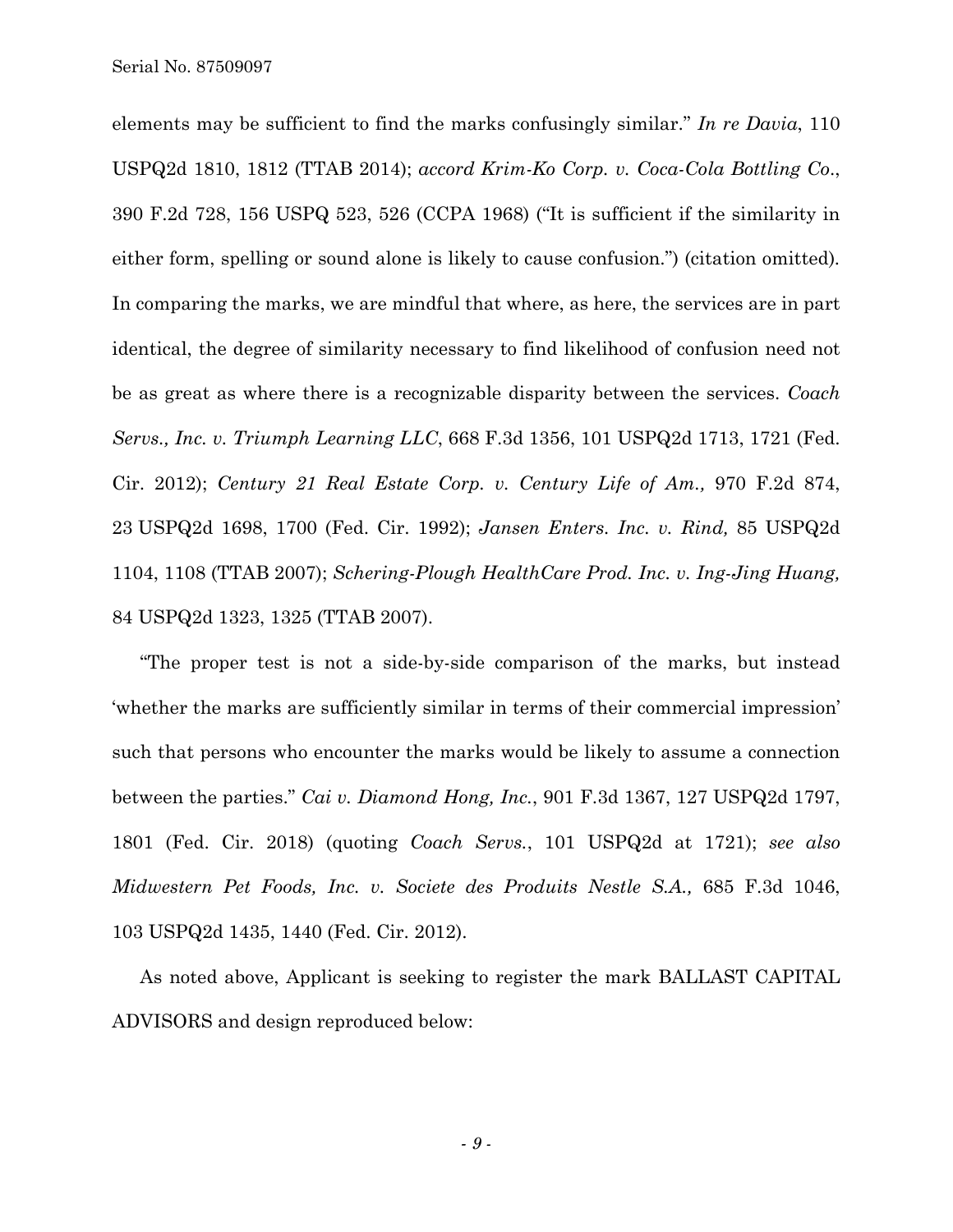

Registrant's marks are BALLAST POINT VENTURES in standard character form

and BALLAST POINT VENTURES and design reproduced below:

# **BALLAST POINT** VENTURES

The marks are similar because they share the word "Ballast" as the first and

dominant term. The word "Ballast" is a noun that is defined as follows:

- 1. *Nautical*. any heavy material carried temporarily or permanently in a vessel to provide desired draft and stability.
- 2. *Aeronautics.* something heavy, as bags of sand, placed in the car of a balloon for control of altitude and, less often, of attitude, or placed in an aircraft to control the position of the center of gravity.
- 3. anything that gives mental, moral, or political stability or steadiness: *the ballast of a steady income*.
- 4. gravel, broken stone, slag, etc., placed between and under the ties of a railroad to give stability, provide drainage, and distribute loads.7

It is also a verb that is defines as follows:

<sup>7</sup> Dictionary.com based on THE RANDOM HOUSE UNABRIDGED DICTIONARY (2019). The Board may take judicial notice of dictionary definitions, including online dictionaries that exist in printed format. *In re Cordua Rests. LP*, 110 USPQ2d 1227, 1229 n.4 (TTAB 2014), *aff'd,* 823 F.3d 594, 118 USPQ2d 1632 (Fed. Cir. 2016); *Threshold.TV Inc. v. Metronome Enters. Inc.*, 96 USPQ2d 1031, 1038 n.14 (TTAB 2010); *In re Red Bull GmbH*, 78 USPQ2d 1375, 1378 (TTAB 2006).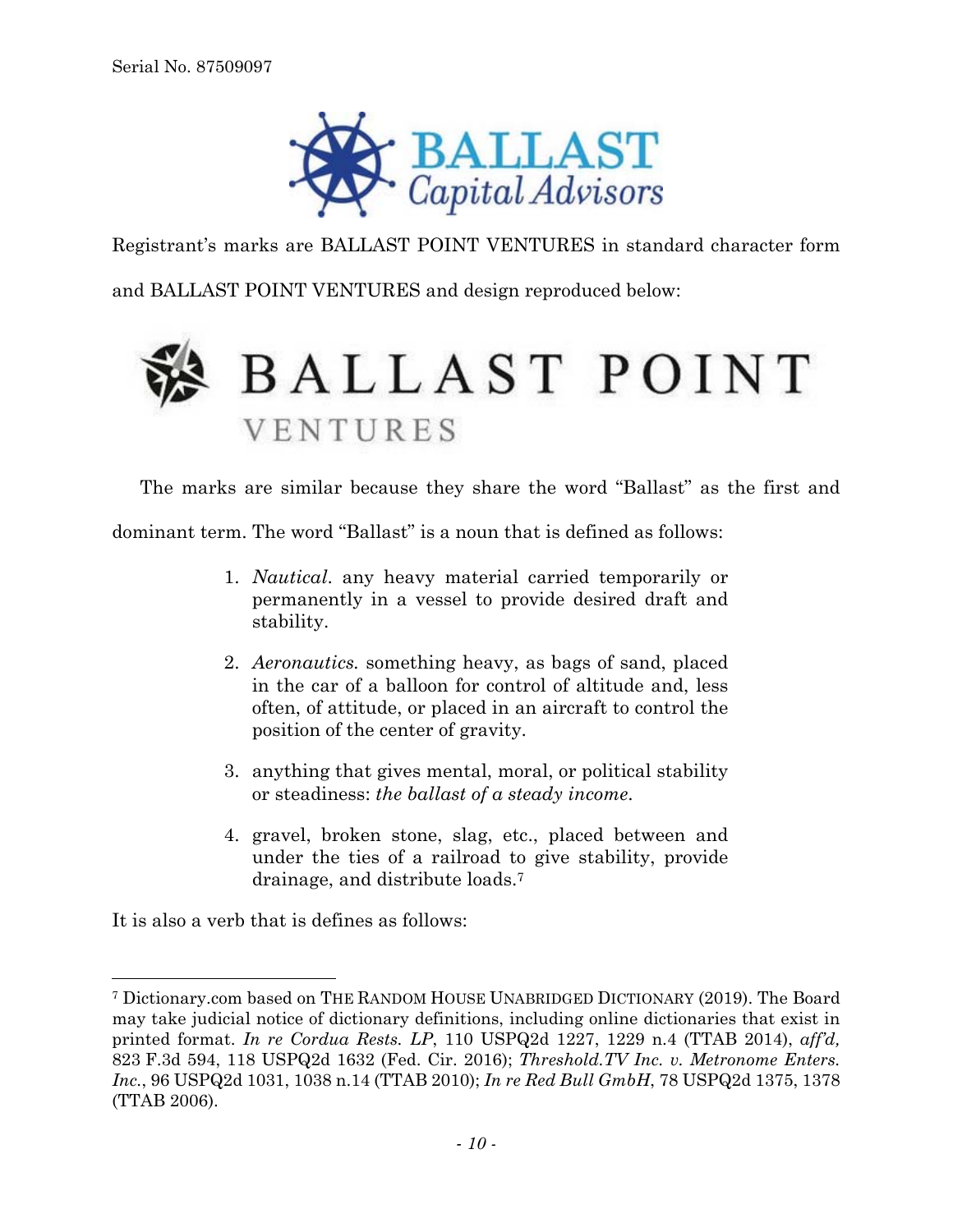- 1. to furnish with ballast: *to ballast a ship.*
- 2. to give steadiness to; to keep steady: *parental responsibilities that ballast a person.8*

When used in connection with financial services, the word "Ballast" is an arbitrary term that is inherently strong and accorded a broad scope of protection. *See Nautilus Grp., Inc. v. Icon Health & Fitness, Inc.*, 372 F.3d 1330, 71 USPQ2d 1173, 1180 (Fed. Cir. 2004) (defining an arbitrary mark as a "known word used in an unexpected or uncommon way" and observing that such marks are typically strong); *see also Palm Bay Imps. Inc. v. Veuve Clicquot Ponsardin Fondee En 1772,* 396 F.3d 1369, 73 USPQ2d 1689, 1692 (Fed. Cir. 2005) (arbitrary terms are conceptually strong trademarks).9

Based on use of word "Ballast" as the first term in all the marks, all the marks engender the commercial impression of a steadying advisory influence.

The descriptive term "Capital Advisors" in Applicant's mark has little, if any, source-identifying significance. It is well settled that disclaimed, descriptive matter may have less significance in likelihood of confusion determinations. *See In re Detroit Athletic Co.*, 128 USPQ2d at 1050 (citing *In re Dixie Rests., Inc.*, 105 F.3d 1405, 1407, 41 USPQ2d 1531, 1533-34 (Fed. Cir. 1997)); *Cunningham v. Laser Golf Corp.*, 222 F.3d 943, 55 USPQ2d 1842, 1846 (Fed. Cir. 2000) ("Regarding descriptive terms, this court has noted that the 'descriptive component of a mark may be given little weight

l

<sup>8</sup> *Id.* 

<sup>9</sup> There is no evidence regarding the number and nature of similar marks in use in connection with similar services.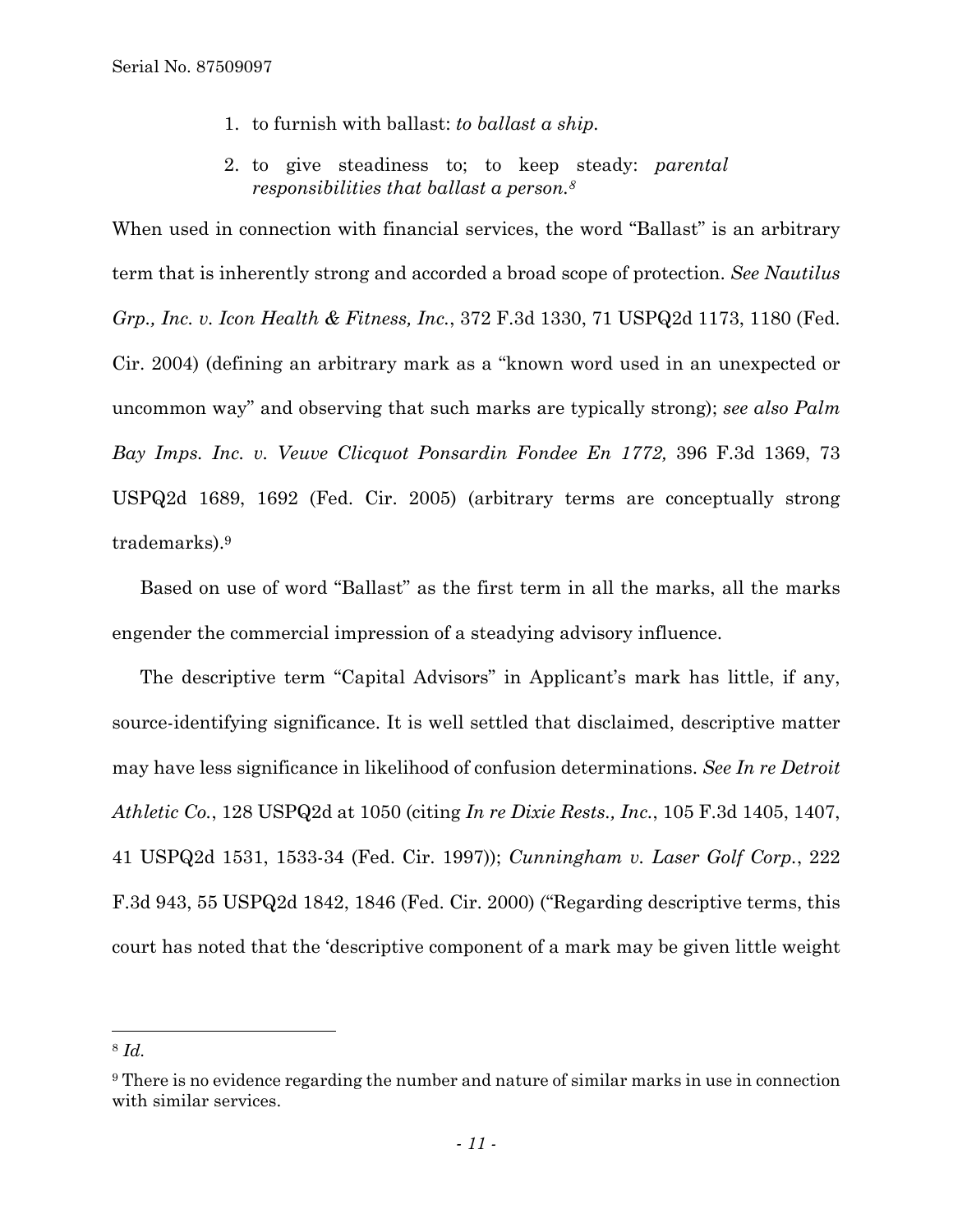in reaching a conclusion on the likelihood of confusion.'") (quoting *In re Nat'l Data Corp.*, 753 F.2d 1056, 224 USPQ 749, 752 (Fed. Cir. 1985)); *In re Dixie Rests. Inc.*, 41 USPQ2d at 1533-34; *In re Code Consultants, Inc.,* 60 USPQ2d 1699, 1702 (TTAB 2001) (disclaimed matter is often "less significant in creating the mark's commercial impression"). Likewise, the descriptive term "Ventures" in Registrant's marks has little, if any, source-indicating significance. There is nothing improper in stating that, for rational reasons, more or less weight has been given to a particular feature of a mark, such as a common dominant element, provided the conclusion rests on a consideration of the marks in their entireties. *Viterra*, 101 USPQ2d at 1908; *In re Nat'l Data Corp.*, 753 F.2d 1056, 224 USPQ 749, 751 (Fed. Cir. 1985).

As we note above, further highlighting the significance of the word "Ballast" in the respective marks is its position as the first word in the marks. We often have held that the lead element in a mark has a position of prominence; it is likely to be noticed and remembered by consumers and to play a dominant role in the mark. *See In re Detroit Athletic Co*., 128 USPQ2d at 1049 (finding "the identity of the marks' two initial words is particularly significant because consumers typically notice those words first"); *Palm Bay Imps. Inc.* 73 USPQ2d at 1692 ("Veuve" is the most prominent part of the mark VEUVE CLICQUOT because "veuve" is the first word in the mark and the first word to appear on the label); *Century 21 Real Estate Corp. v. Century Life of Am.,* 970 F.2d 874, 23 USPQ2d 1698, 1700 (Fed. Cir. 1992) (upon encountering the marks, consumers will first notice the identical lead word); *Presto Prods. Inc. v. Nice-Pak Prods., Inc.,* 9 USPQ2d 1895, 1897 (TTAB 1988) ("it is often the first part of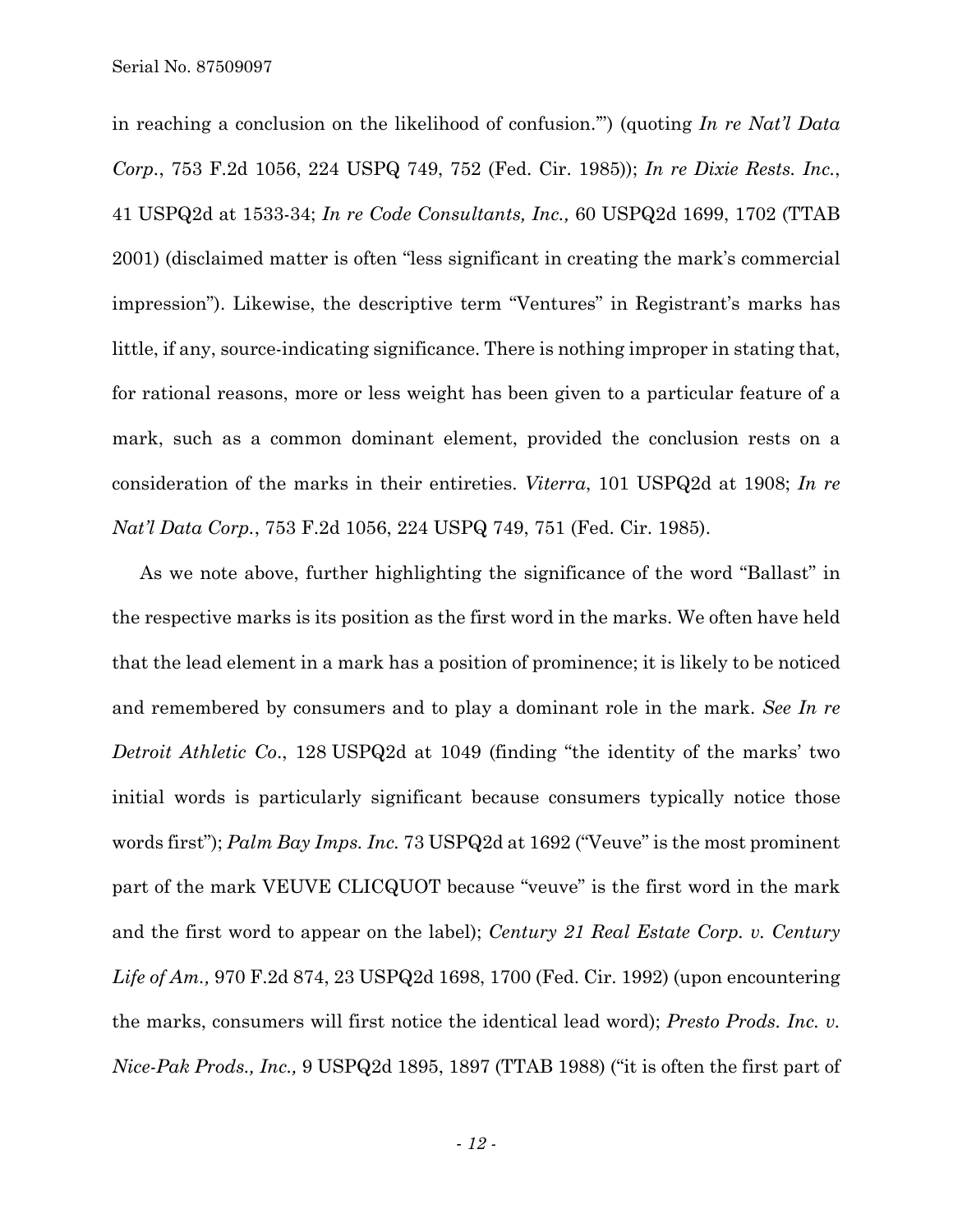a mark which is most likely to be impressed upon the mind of a purchaser and remembered").

Moreover, in the case of marks consisting of words and a design, the words are normally accorded greater weight because the words are likely to make an impression upon purchasers, would be remembered by them, and would be used by them to request the services. *See Viterra*, 101 USPQ2d at 1908, 1911 (Fed. Cir. 2012) (citing *CBS Inc. v. Morrow*, 708 F. 2d 1579, 218 USPQ 198, 200 (Fed. Cir 1983)); *Sweats Fashions Inc. v. Pannill Knitting Co*., 833 F.2d 1560, 4 USPQ2d 1793, 1798 (Fed. Cir. 1987); *Giant Food, Inc. v. Nation's Foodservice, Inc*., 710 F.2d 1565, 218 USPQ 390 (Fed. Cir. 1983).

Registrant's standard character mark BALLAST POINT VENTURES is not limited to any particular depiction. The rights associated with a mark in typed drawing form reside in the wording, and not in any particular display. Thus, Registrant's mark may be depicted in any manner, regardless of the font style, size, or color, and might at any time in the future be displayed in a manner similar to Applicant's mark. *Viterra*, 101 USPQ2d at 1909-11; *Citigroup Inc. v. Capital City Bank Grp., Inc.*, 637 F.3d 1344, 98 USPQ2d 1253, 1259 (Fed. Cir. 2011); *Squirtco v. Tomy Corp*., 697 F.2d 1038, 216 USPQ 937, 939 (Fed. Cir. 1983) (rejecting argument that for purposes of determining whether two marks are similar, a mark in a typed drawing (equivalent to modern standard character format) is distinct from such mark in a logo format; "[b]y presenting its mark in a typed drawing, a **difference** cannot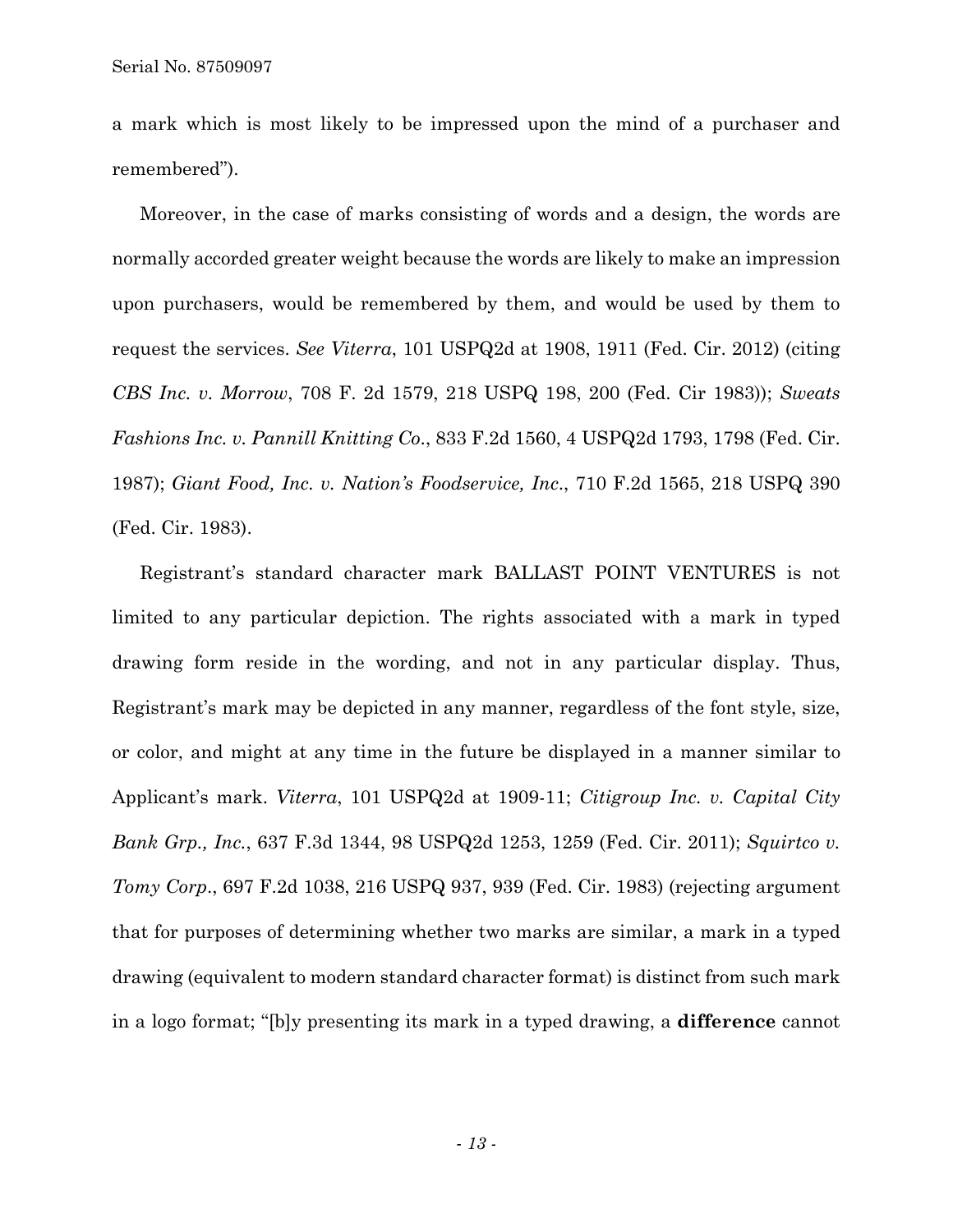legally be asserted by that party" (emphasis in original)). In other words, Registrant may depict is mark in a manner similar to Applicant's mark as displayed below:

# BALLAST POINT *Ventures*

Registrant's mark BALLAST POINT VENTURES and design is even closer in appearance than the mark in standard character form because the design elements are similar. Both designs appear on the left side of the mark and consist of a circle and stars. In Registrant's mark, there is a four-point star while Applicant has an eight-point star.10 While the design elements are not identical, we focus on the recollection of the average purchaser, who normally retains a general rather than a specific impression of trademarks. *See L'Oreal S.A. v. Marcon*, 102 USPQ2d 1434, 1438 (TTAB 2012); *see also Bridgestone Americas Tire Operations, LLC v. Federal Corp.,* 673 F.3d 1330, 102 USPQ2d 1061, 1064 (Fed. Cir. 2012) ("Exact identity is not necessary to generate confusion as to source of similarly-marketed products."). In this case, the peripheral differences fail to distinguish the marks.

Applicant argues that "Ballast Point" in Registrant's marks engenders a different meaning and commercial impression than the word "Ballast" in Applicant's mark.11

> As [Applicant] noted in its responses to the Office Actions, the phrase "Ballast Point" conveys an entirely different meaning than the single word Ballast. Ballast Point represents a geographic neighborhood near Tampa, Florida, where the Registrant is based. Ballast Point is the location of a famous civil war battle. Both words depend on

l

<sup>&</sup>lt;sup>10</sup> The description of the mark in Applicant's application identifies the design element as an 8-pointed star surrounded by a circle.

 $11$  Applicant's Brief, p. 10 (5 TTABVUE 11).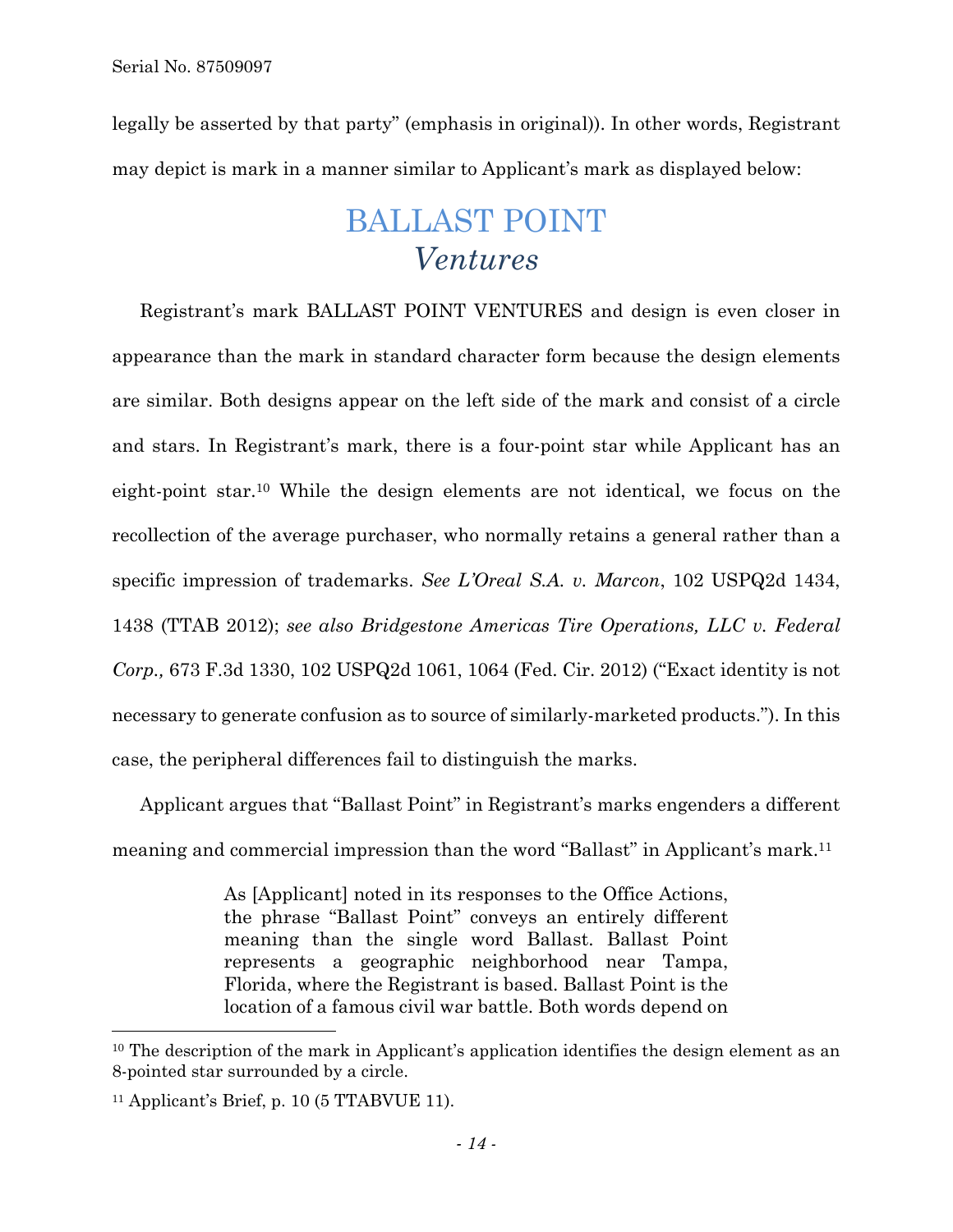each other to present a unique meaning. To insist that "Ballast" is the dominant word in the mark ignores that our language hosts many two-word terms that create a distinct impression, e.g. "West Point," "Bull Run," "Palm Beach," etc.<sup>12</sup>

According to the Wikipedia article that Applicant submitted, BALLAST POINT is a neighborhood in Tampa, Florida, with a population of almost 5,000 people. "The neighborhood is home to the Ballast Point Neighborhood Association and the City of Tampa Police Neighborhood Watch (crime watch groups: Ballast Point Neighborhood Watch I, II and III."<sup>13</sup> Although Registrant is located in St. Petersburg, Florida, Registrant's website does not refer to its location near the Ballast Point neighborhood and there is no evidence regarding the renown of the Ballast Point neighborhood.

That the Wikipedia entry highlights the Ballast Point Neighborhood Association and Neighborhood Watch Groups indicates that the Ballast Point neighborhood is not well known outside of Tampa. To the significant number of consumers seeking financial and investment advice that are unaware that Ballast Point is a Tampa neighborhood, the commercial impression engendered by Registrant marks BALLAST POINT VENTURES is the steadying influence of Registrant's services.

We find that Applicant's mark BALLAST CAPITAL ADVISORS and design is similar to Registrant's marks BALLAST POINT VENTURES in standard characters and BALLAST POINT VENTURES and design in their entireties in terms of appearance, sound, connotation and commercial impression.

1

<sup>12</sup> *Id.* 

<sup>13</sup> March 26, 2018 Response to Office Action (TSDR 8).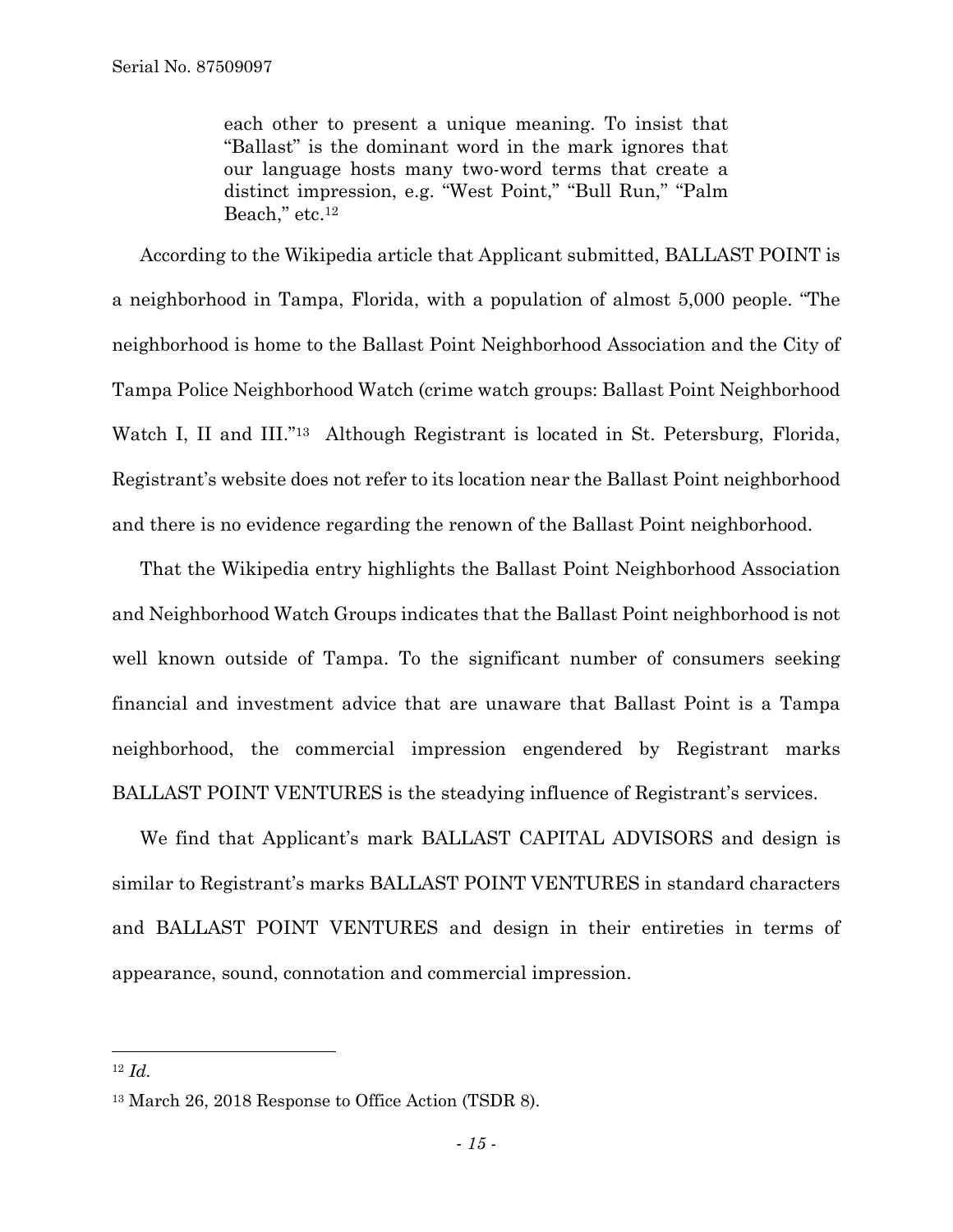Serial No. 87509097

# D. **The conditions under which sales are made.**

Applicant, without any evidence, argues that the respective consumers are sophisticated and discerning.14

> Accredited investors who consider the **BALLAST POINT VENTURES** services will bring an exceptional degree of sophistication to investing in private equity offerings. This high-risk, high-reward segment of the financial industry does not entice impulse buying.15

Applicant's contention is just attorney argument unsupported by any evidence. As the Federal Circuit recently reiterated, "Attorney argument is no substitute for evidence." *Cai v. Diamond Hong, Inc*., 127 USPQ2d at 1799 (quoting *Enzo Biochem, Inc. v. Gen-Probe Inc.*, 424 F.3d 1276, 76 USPQ2d 1616, 1622 (Fed. Cir. 2005)); *see also In re DeBaun,* 687 F.2d 459, 214 USPQ 933, 934 n.4 (CCPA 1982) ("we need not evaluate the weight to be given to the attorney's declaration with respect to statements more appropriately made by appellant.").

The relevant activities in Registrant's description of services are for, inter alia, "financial and investments consulting, financial and investments advice," without any restriction or limitation to "accredited investors." We cannot resort to extrinsic evidence to restrict the conditions under which Registrant's services are sold. *See In re Bercut-Vandervoort & Co.,* 229 USPQ at 764 (evidence that relevant goods are expensive wines sold to discriminating purchasers must be disregarded given the absence of any such restrictions in the application or registration).

<sup>14</sup> Applicant's Brief, p. 17 (5 TTABVUE 18).

 $15 \; Id.$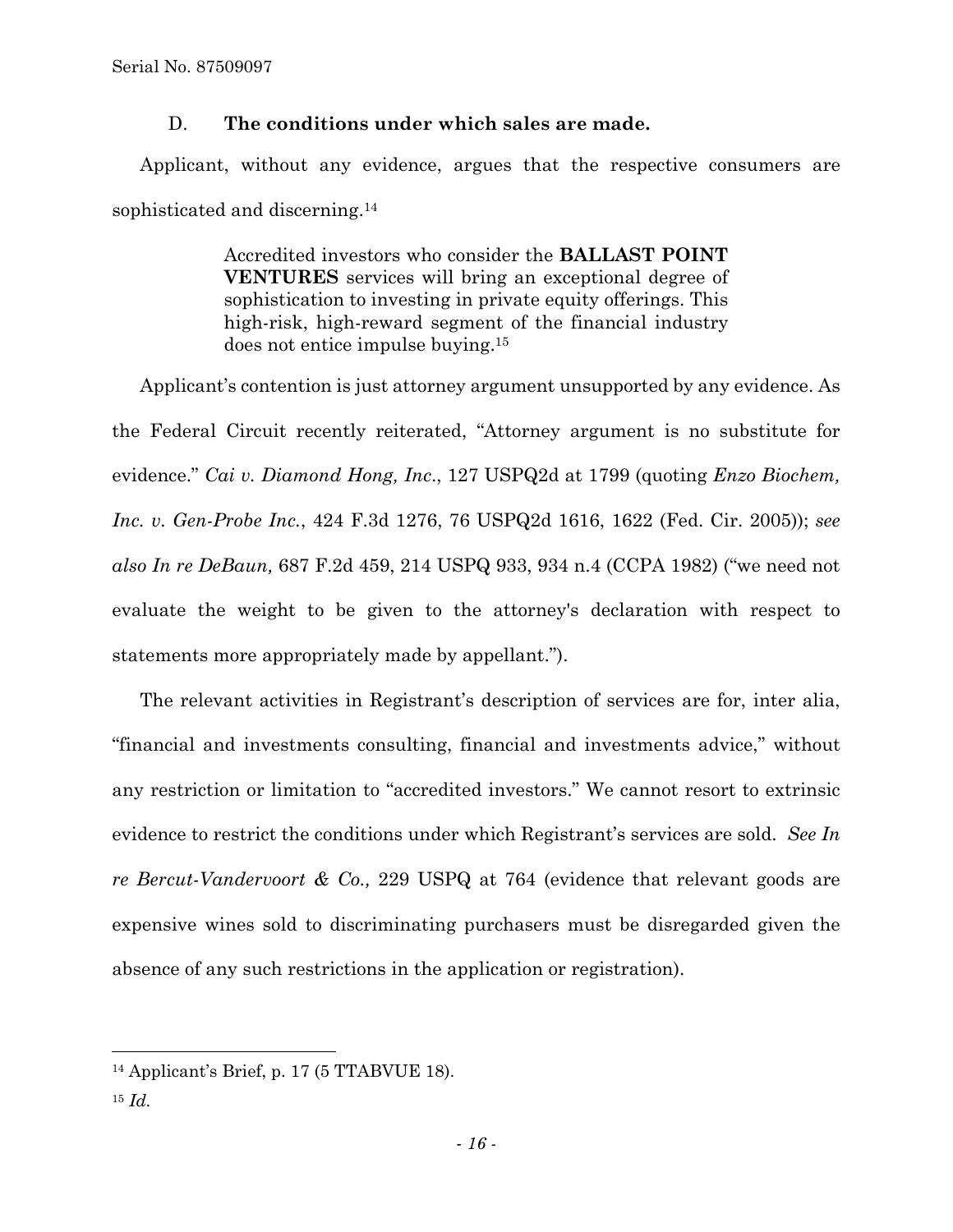Serial No. 87509097

Finally, we must consider the consumers to whom sales are made as including the "least sophisticated consumer in the class." *Stone Lion Capital Partners, LP v. Lion Capital LLP*, 110 USPQ2d at 1163-64 (recognizing Board precedent requiring consideration of the "least sophisticated consumer in the class"); *see also In re Sailerbrau Franz Sailer,* 23 USPQ2d 1719, 1720 (TTAB 1992) (finding that all purchasers of wine may not be discriminating because while some may have preferred brands, "there are just as likely to be purchasers who delight in trying new taste treats."). Because there are no restrictions, limitations, or descriptions of the relevant consumers in the description of services, we must presume that consumers to whom Applicant and Registrant offer their financial and investment advice include all consumers of such services, including unsophisticated investors who are seeking retirement advice, assistance in paying for college, or assistance in how to finance a home. While consumers generally may exercise more care in those activities, there is nothing in the record to show that it rises to the level to weigh in Applicant's favor.

We find that the degree of consumer care is neutral.

# E. **Conclusion**

Because the marks are similar, the services are in part identical, and there is a presumption that the services are offered in the same channels of trade to the same classes of consumers, we find that Applicant's mark BALLAST CAPITAL ADVISORS and design for "financial planning and investment advisory services" is likely to cause confusion with the registered marks BALLAST POINT VENTURES in standard character form and BALLAST POINT VENTURES and design both for and both

*- 17 -*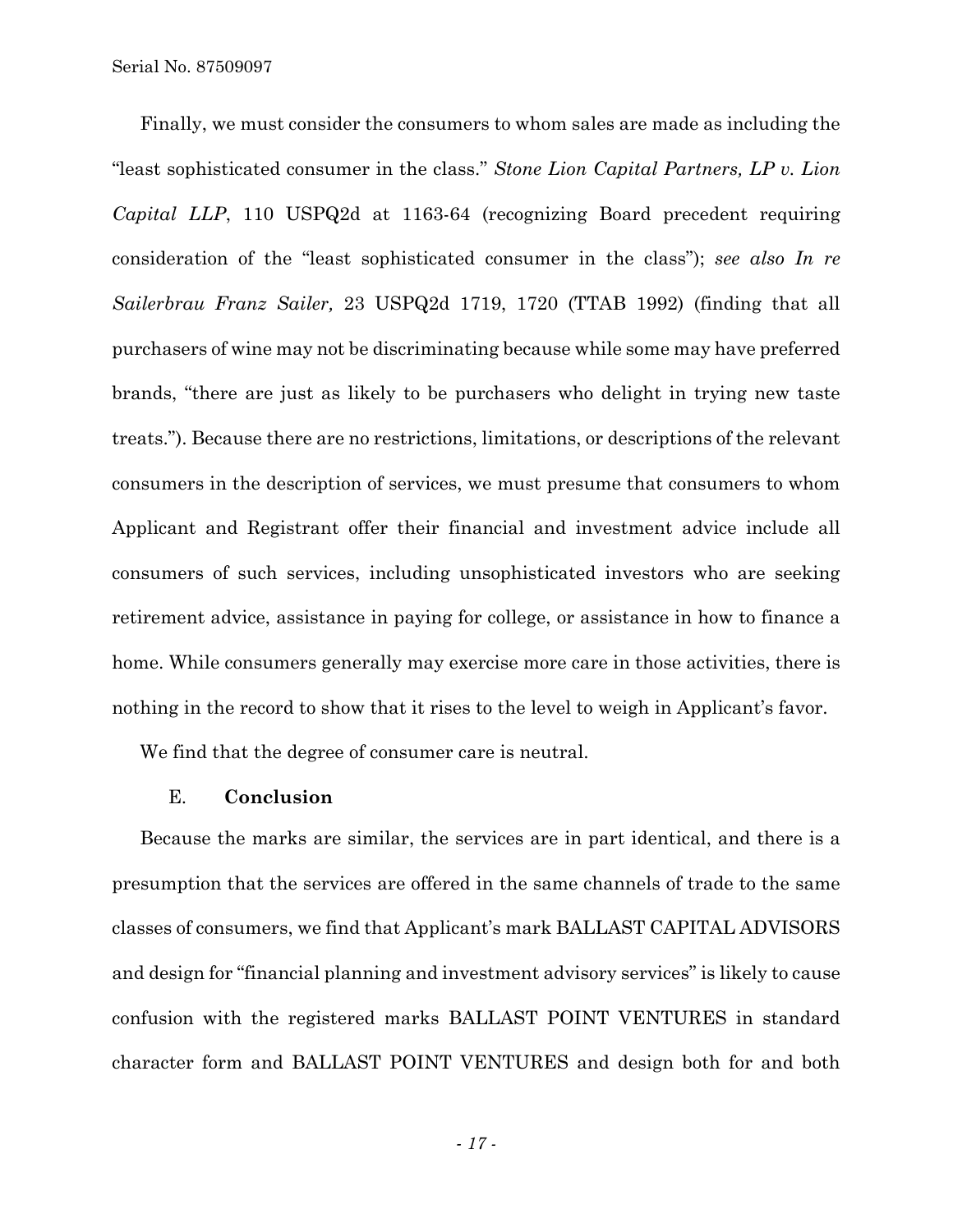registered for "financial services, namely, venture capital, financial and investments consulting, financial and investments advice and financial and investments banking."

# **II. Registration No. 5348745 for the mark BALLAST**

# **A. Similarity or dissimilarity of the marks.**

As noted above, Applicant is seeking to register the mark BALLAST CAPITAL ADVISORS and design reproduced below:



Registrant's mark is BALLAST in standard character form.

The marks are similar because they share the arbitrary word "Ballast." As discussed above, the word "Ballast" is the dominant element in Applicant's mark because (i) words are the dominant part of composite marks consisting of words and designs, (ii) the term "Capital Advisors" is descriptive and has less significance as a source indicator, and (iii) the word "Ballast" is the first word in the name "Ballast Capital Advisors." Applicant concedes that "Ballast" is an important part its mark.16

Under such circumstances and where Applicant's mark encompasses Registrant's entire mark, courts and the Board have found the marks to be similar. *See China Healthways Inst. Inc. v. Xiaoming Wang,* 491 F.3d 1337, 83 USPQ2d 1123, 1125 (Fed. Cir. 2007) (applicant's mark CHI PLUS is similar to opposer's mark CHI both for electric massagers); *Coca-Cola Bottling Co. of Memphis, TN, Inc. v. Joseph E.* 

1

 $16$  Applicant's Brief, p. 11 (5 TTABVUE 12).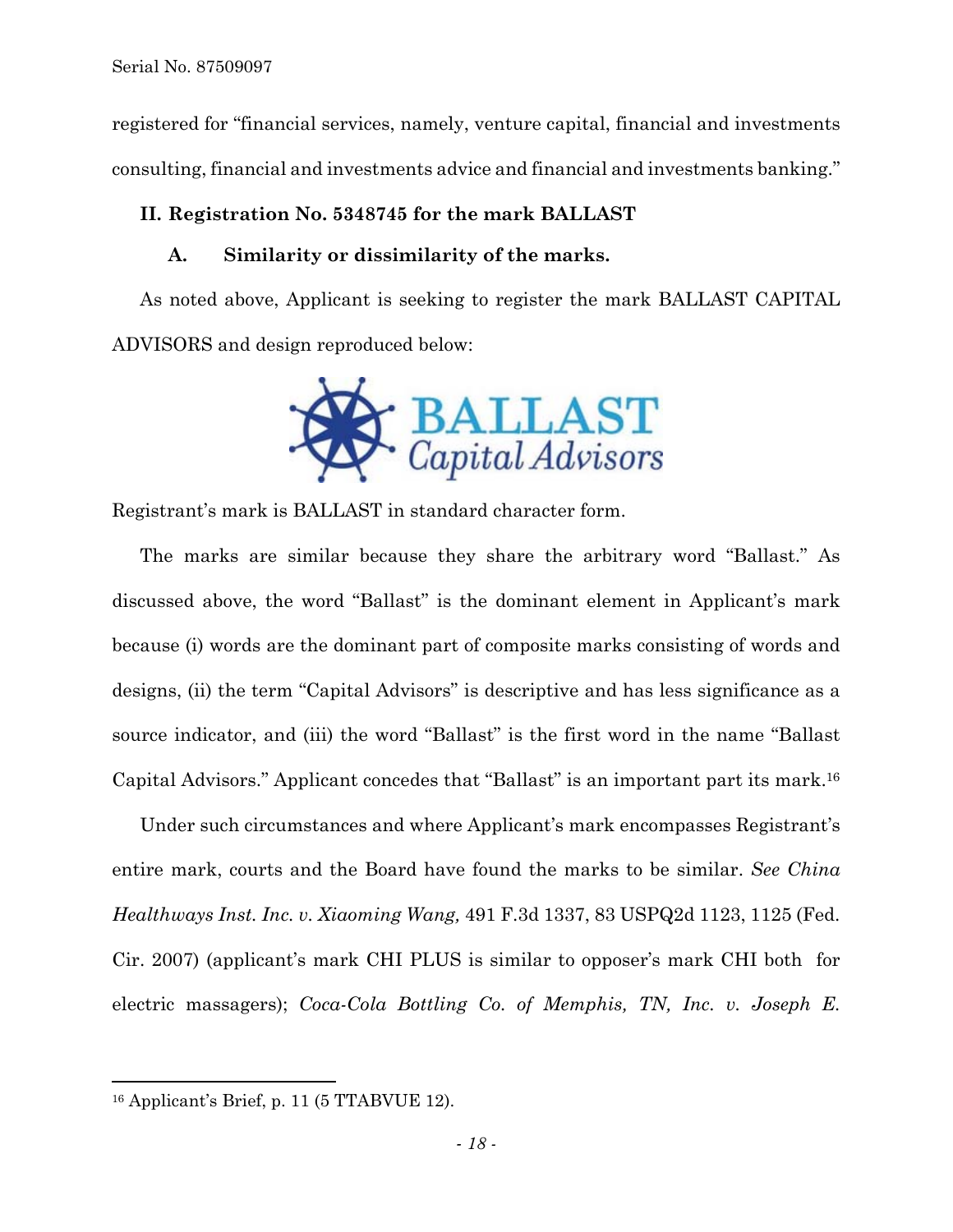*Seagram and Sons, Inc.,* 526 F.2d 556, 188 USPQ 105 (CCPA 1975) (applicant's mark BENGAL LANCER for club soda, quinine water and ginger ale is likely to cause confusion with BENGAL for gin); *Johnson Publ'g Co. v. Int'l Dev. Ltd.,* 221 USPQ 155, 156 (TTAB 1982) (applicant's mark EBONY DRUM for hairdressing and conditioner is likely to cause confusion with EBONY for cosmetics); *In re Cosvetic Labs., Inc.,* 202 USPQ 842 (TTAB 1979) (applicant's mark HEAD START COSVETIC for vitamins for hair conditioners and shampoo is likely to cause confusion with HEAD START for men's hair lotion and after-shaving lotion).

We find that Applicant's mark BALLAST CAPITAL ADVISORS and design is similar to Registrant's mark BALLAST in terms of appearance, sound, connotation and commercial impression.

#### **B. The similarity or dissimilarity and nature of the services.**

Applicant is seeking to register its mark for "financial planning and investment advisory services," while Registrant description of services is for, inter alia, "real estate investment services." Because Applicant's "investment advisory services" are not limited or restricted in any way, they include all types of investment advice, including real estate investment services. *See Stone Lion Capital Partners*, 110 USPQ2d at 1162; *In re Jump Designs LLC*, 80 USPQ2d at 1374; *In re Elbaum,*  211 USPQ at 640.

The Examining Attorney points to excerpts in Applicant's specimen to support a finding that financial planning and investment advisory services include real estate investment services.

*- 19 -*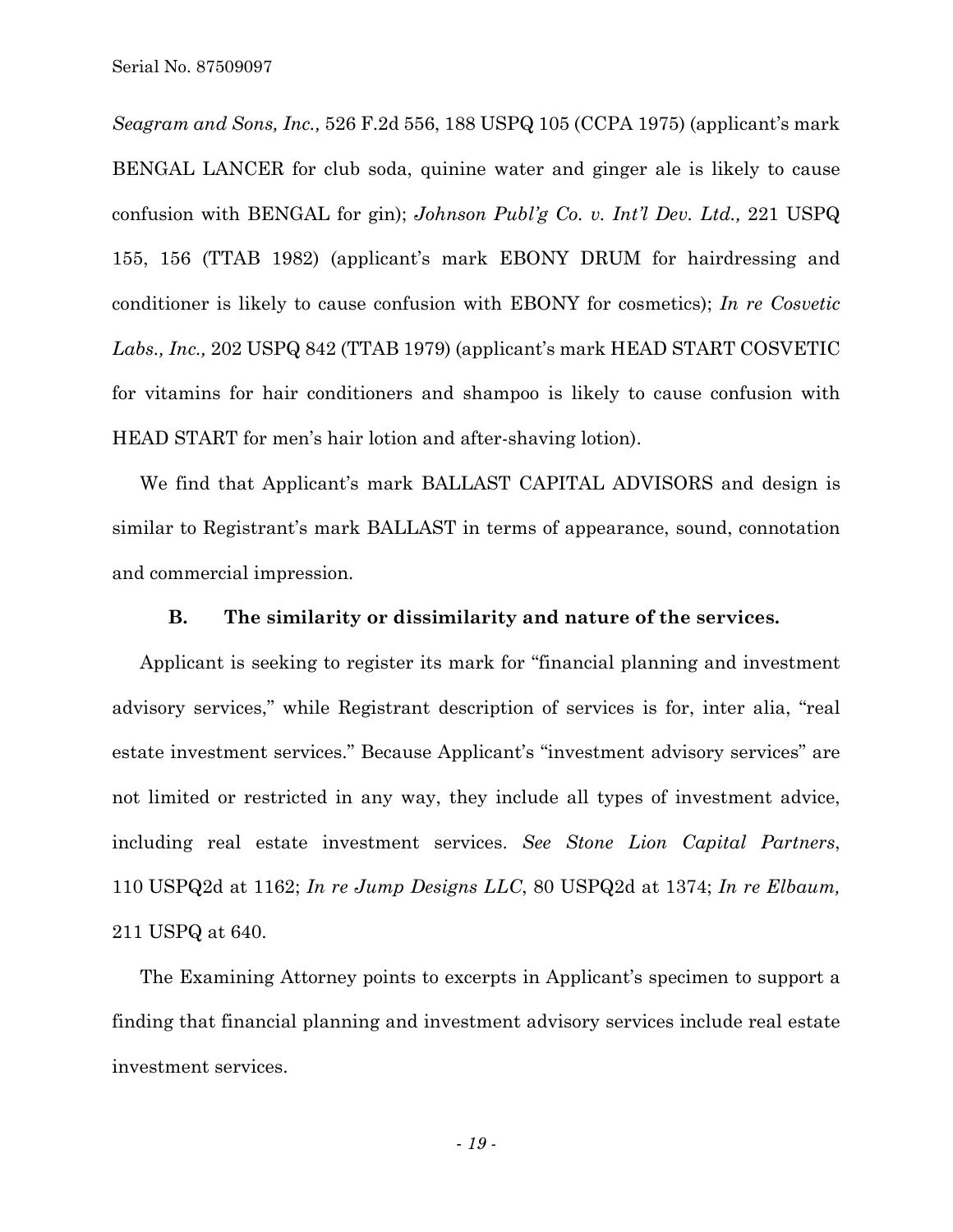In the market crisis of 2008, [Applicant's President] was given responsibility for American Equity's MBS portfolio selectively guiding capital into distressed MBS assets and growing AUM from \$500 million to over \$2.5 billion by the end of 2009. He was an early buyer or REMIC securities and established numerous private fund vehicles to capitalize on the market dislocation.17

\* \* \*

[Applicant's President] co-founded Aysmmetria Group (www.asymmetriagroup.com) a private equity management company overseeing venture capital assets including commercial real estate.18

By touting its Principal's experience investing in real estate to show use of the mark BALLAST CAPITAL INVESTORS and design for "financial planning and investment advisory services," the Examining Attorney concludes that Applicant's services include real estate investment services.19

Further, the Examining Attorney submitted 25 use-based third-party registrations based on use for "financial planning and investment advisory services" and "real estate investment services."20 Third-party registrations based on use in commerce that individually cover a number of different services might have probative value to the extent that they serve to suggest that the listed services are of a type

<sup>&</sup>lt;sup>17</sup> "REMIC" is a "real estate mortgage investment conduit." It is "an entity (as a corporation, partnership, or trust) that functions as a vehicle for investment in mortgage obligations and especially collateralized mortgage obligations and receives favorable tax treatment by restricting its own investment to the maintenance of cash flow and reserves and to investment in properties acquired from foreclosure on the underlying mortgages." Merriam-Webster.com accessed September 25, 2019.We take judicial notice of this definition.

<sup>18</sup> June 28, 2017 Specimen (TSDR 4).

<sup>19</sup> Examining Attorney's Brief (7 TTABVUE 7).

 $20$  April 20, 2018 Office Action (TSDR 8-39) and October 29, 2018 Office Action (TSDR 7-54).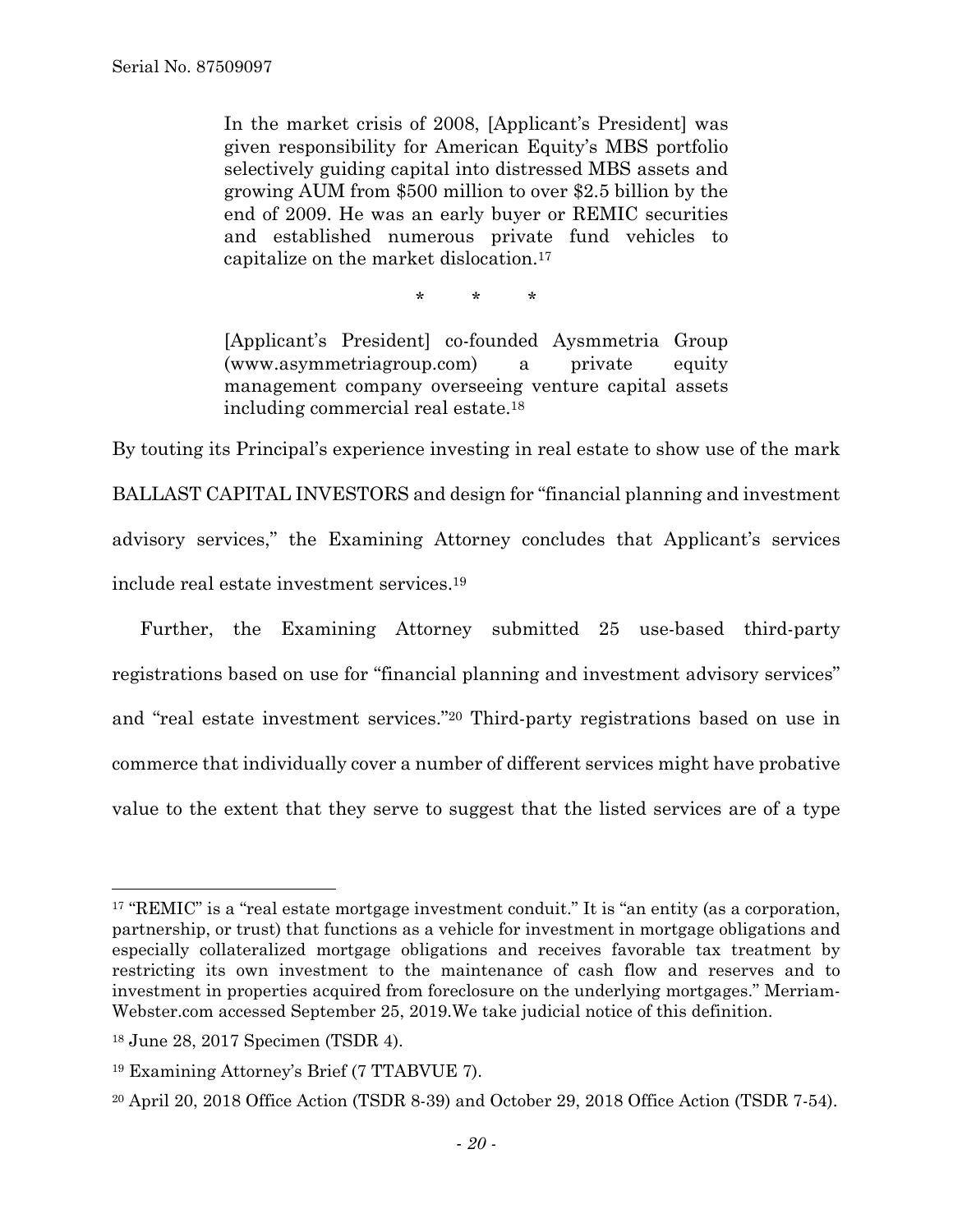that may emanate from the same source. *In re Albert Trostel & Sons Co.,* 29 USPQ2d 1783, 1785-1786 (TTAB 1993); *In re Mucky Duck Mustard Co. Inc.,* 6 USPQ2d 1467, 1470 n.6 (TTAB 1988), *aff'd mem.* 864 F.2d 149 (Fed. Cir. 1988). Representative registrations, with the relevant portion of the description of services, are listed below:

| <b>MARK</b>                 | REG. NO. | <b>SERVICES</b>                           |
|-----------------------------|----------|-------------------------------------------|
| 5MWAY                       | 3749194  | planning and investment<br>Financial      |
|                             |          | advisory services; real estate investment |
| <b>DUFFY ANDERSON</b>       | 4319600  | Financial and investment advisory         |
|                             |          | services; real estate investment services |
| <b>EXCALIBUR</b><br>PRIVATE | 4562367  | Financial planning; investment advisory   |
| <b>WEALTH</b>               |          | services; real estate investment services |
| PERPETUAL CAPITAL           | 3702392  | Investment advisory services; real estate |
|                             |          | investment                                |
| <b>FOLIOMAX</b>             | 3596315  | planning and investment<br>Financial      |
|                             |          | advisory services; real estate investment |

Applicant argues that in response to an Office Action during the prosecution of Registrant's application, Registrant admitted that it does not offer any financial services and that, therefore, the services at issue in this application do not overlap.21 There are several problems with Applicant's argument. First, Applicant did not submit the copy of the Office Action wherein Registrant purportedly stated that it does not render any financial services. Therefore, Applicant's arguments are without evidentiary support.

In this regard, Applicant quoted from Registrant's purported Response to an Office Action wherein Registrant stated the following:

> Applicant exclusively offers the specific management services for residential and commercial real estate in addition to construction services. Applicant does not offer

1

 $21$  Applicant's Brief, p. 12 (5 TTABVUE 13).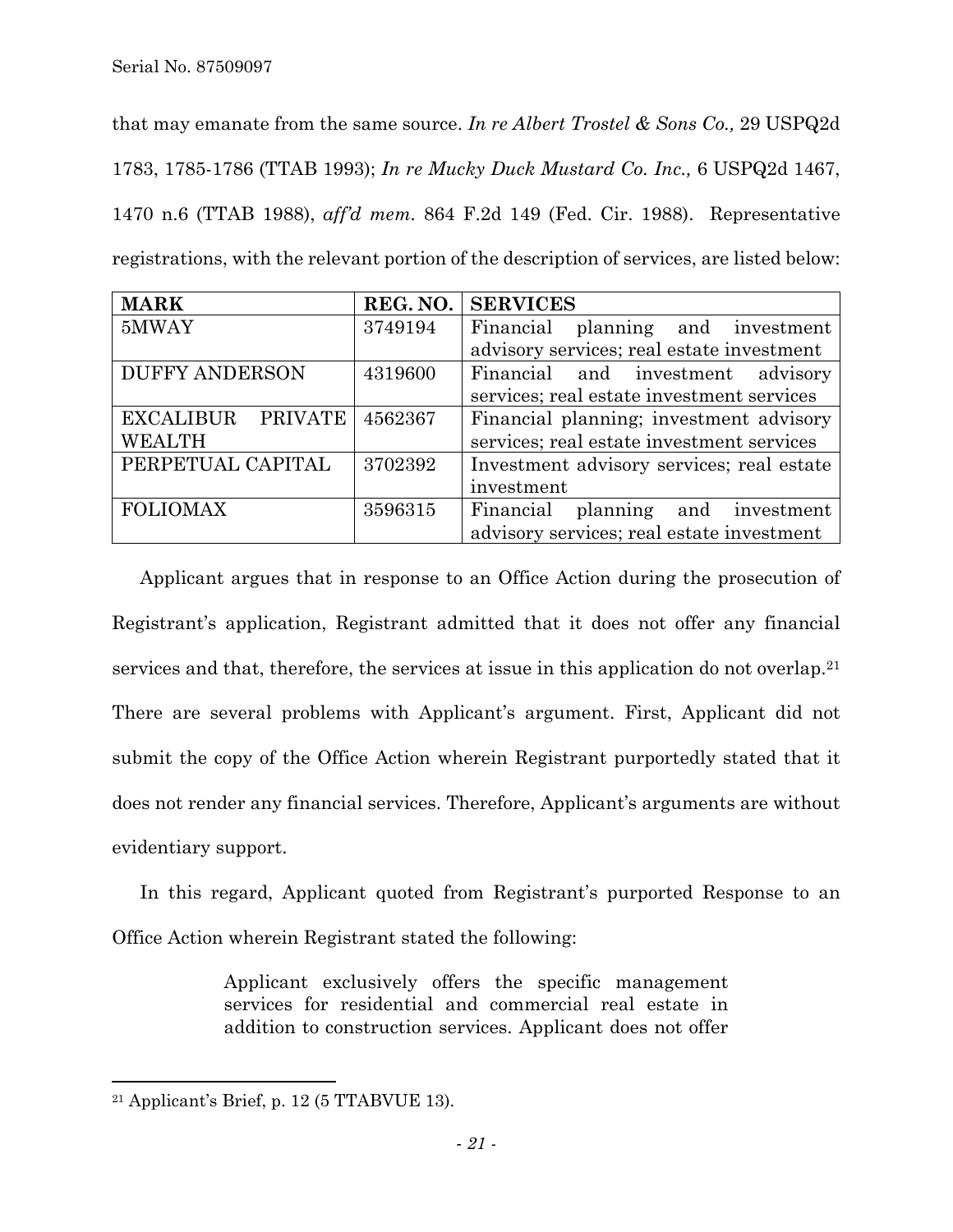any type of financial services nor does [Ballast Point Ventures] provide any real estate management services.<sup>22</sup>

However, Registrant's description of services includes "real estate investment services," as well as "real estate management services, as just two of many activities comprising the description of services in Class 36. Based on the excerpt provided by Applicant, we cannot tell if the Applicant was responding to a likelihood of confusion refusal based on Registrant's "real estate investment services" or "real estate management services." This illustrates why it is incumbent upon an Applicant to submit evidence to support its argument.

Further, Applicant's reliance on *EZ Loader Boat Trailers, Inc. v. Cox Trailers, Inc.,*  213 USPQ 597 (TTAB 1982), *aff'd,* 706 F.2d 1213, 217 USPQ 986 (Fed. Cir. 1983), regarding the effect of Registrant's purported admission is misplaced. In *EZ Loader Boat Trailers,* the Board held,

> It is well settled that an applicant's prior inconsistent statements in its application for registration or in another proceeding do not give rise to an estoppel in subsequent proceedings. *Institutional Wholesalers v. Saxons Shoppes, Inc.*, 170 USPQ 107 (TTAB 1971); *Textron, Inc. v. Gillette Co.*, 180 USPQ 152, 154 and cases cited therein (TTAB 1973). However, such statements constitute admissions and may be considered as evidence, albeit not conclusive evidence, of the truth of the assertions therein. *Bakers Franchise Corp. v. Royal Crown Cola Co.*, 160 USPQ 192 (CCPA 1969); *Maremont Corp. v. Airlift Corp.*, 174 USPQ 395, 396 (CCPA 1972).

*EZ Loader Boat Trailers,* 213 USPQ at 599; *see also Interstate Brands Corp. v. Celestial Seasonings, Inc.,* 576 F.2d 926, 198 USPQ 151, 154 (CCPA 1978) ("That a

1

<sup>22</sup> October 18, 2018 Response to Office Action (TSDR 5-6).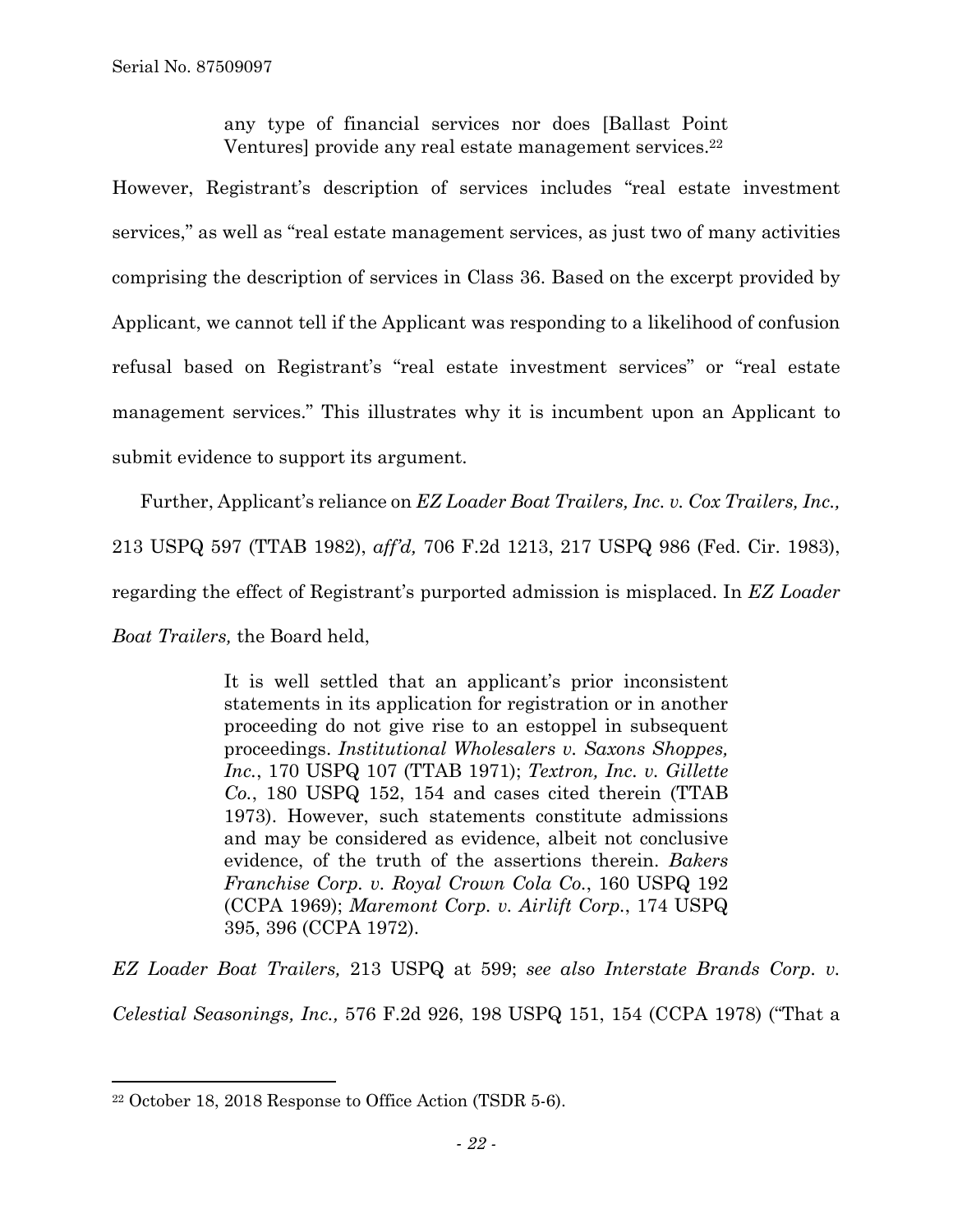Serial No. 87509097

party earlier indicated a contrary opinion respecting the conclusion in a similar proceeding involving similar marks and goods is a fact, and that fact may be received in evidence as merely illuminative of shade and tone in the total picture confronting the decision maker. To that limited extent, a party's earlier contrary opinion may be considered relevant and competent. Under no circumstances, may a party's opinion, earlier or current, relieve the decision maker of the burden of reaching his own ultimate conclusion on the entire record."). Registrant's statement that it "exclusively offers the specific management services for residential and commercial real estate in addition to construction services" does not preclude it from offering "real estate investment services," especially since those activities are part of the description of services.

In any event, Applicant's contention that the services do not overlap misses the point. In determining whether the services are related, it is not necessary that the services of the parties be similar or competitive in character to support a holding of likelihood of confusion; it is sufficient for such purposes that the Examining Attorney establish that the services are related in some manner or that conditions and activities surrounding marketing of these services are such that they would or could be encountered by same persons under circumstances that could, because of similarities of marks used with them, give rise to the mistaken belief that they originate from or are in some way associated with the same producer. *Coach Servs,*  101 USPQ2d at 1722.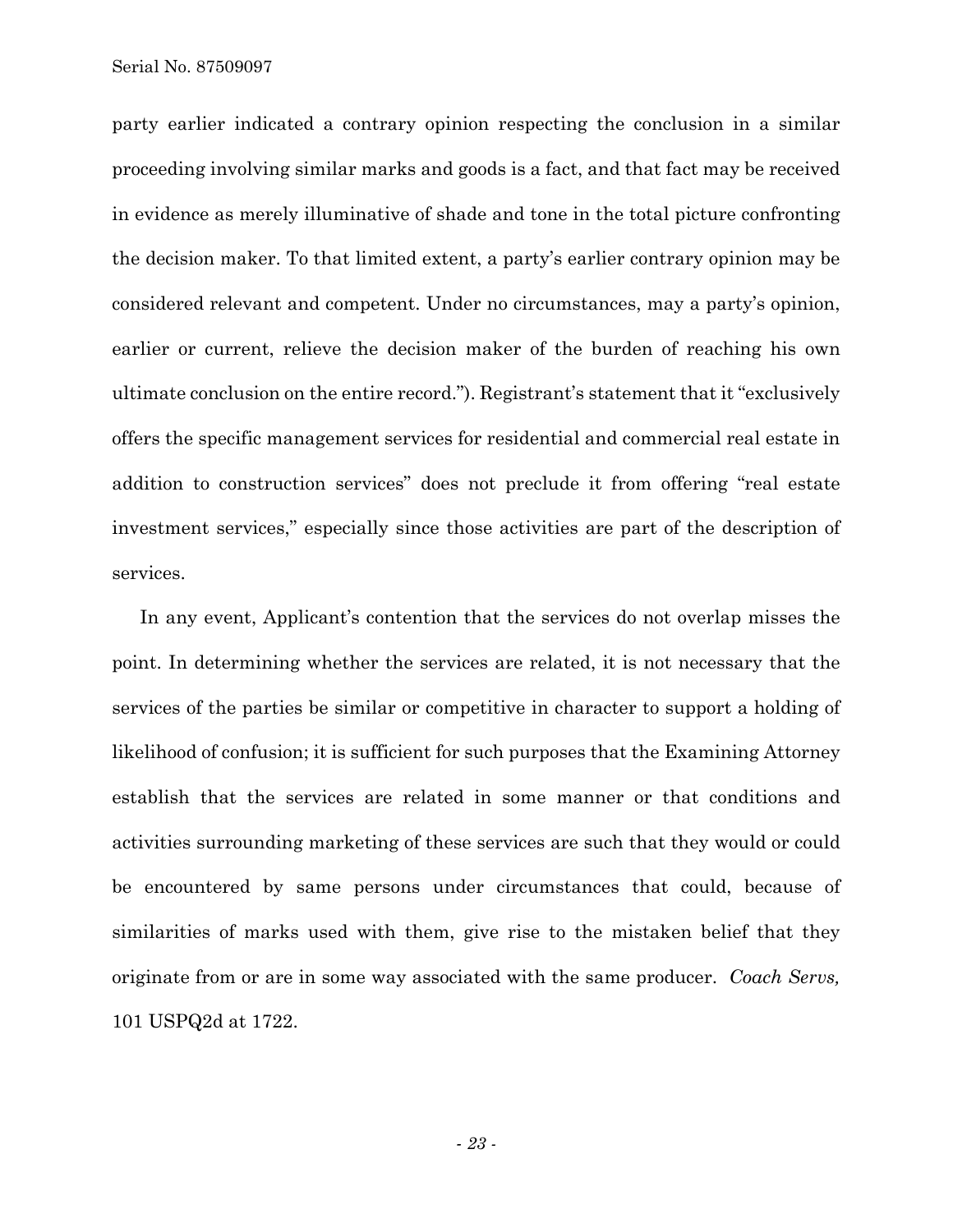Serial No. 87509097

The issue here, of course, is not whether purchasers would confuse the services, but rather whether there is a likelihood of confusion as to the source of the services. *In re Cook Med. Tech. LLC,* 105 USPQ2d 1377, 1380 (TTAB 2012); *Helene Curtis Indus. Inc. v. Suave Shoe Corp.,* 13 USPQ2d 1618, 1624 (TTAB 1989); *In re Rexel Inc.*, 223 USPQ 830 (TTAB 1984). As noted above, Applicant touts its Principal's experience in making real estate investments as a reason to engage its "financial planning and investment advisory services." In addition, the third-party registrations indicate that "financial planning and investment advisory services" and "real estate investment services" may emanate from a single source. Applicant has not submitted any evidence in rebuttal.

We find that Applicant's "financial planning and investment advisory services" are related to Registrant's "real estate investment services."

# **C. Established, likely-to-continue channels of trade and classes of consumers.**

Applicant "believes no similarity of trade channels exist"23 because Registrant "unequivocally admitted it does not engage in financial services. As such, there can be no overlap of trade channels."24 To support its argument, Applicant refers to Registrant's specimen of use in Registrant's application that Applicant did not submit.

> According to the specimen of its mark submitted to support the registration, "If you are looking for the highest quality

 $23$  Applicant's Brief, p. 15 (5 TTABVUE 16).

<sup>24</sup> *Id.* at page 16 (5 TTABVUE 17).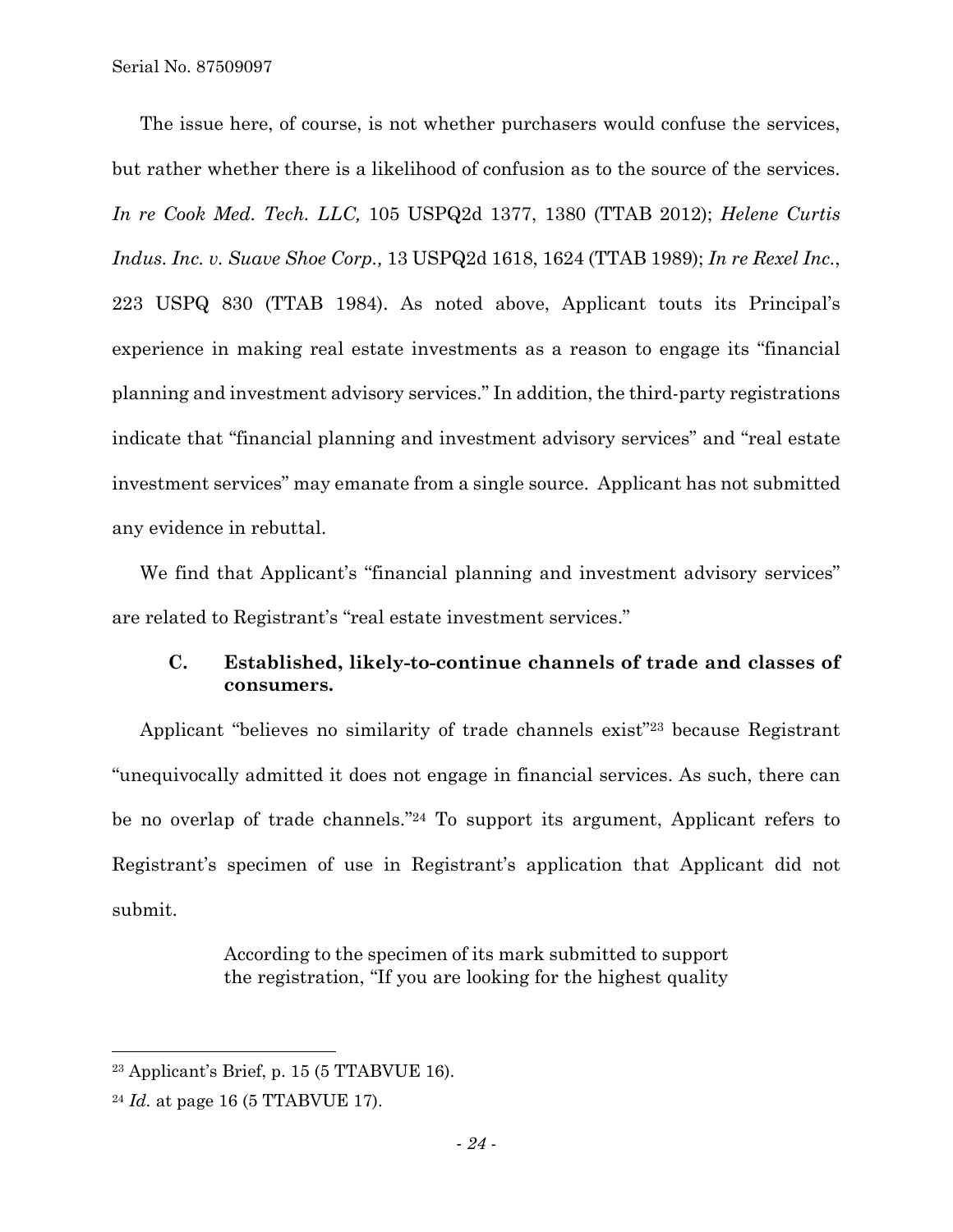property management in San Francisco, please give us a try."25

The trade channels and classes of consumers concern how and to whom the services are marketed. *See In re Iolo Techs. LLC,* 95 USPQ2d 1498, 1499 (TTAB 2010) (the goods are "likely to be seen by the same persons"); *In re Binion,* 93 USPQ2d 1531, 1534-35 (TTAB 2009) ("would or could be encountered by the same persons"); *Motion Picture Ass'n of Am. v. Respect Sportswear, Inc.,* 83 USPQ2d 1555, 1562 (TTAB 2007) ("encountered by the same persons"); *Jeanne-Marc, Inc. v. Cluett, Peabody & Co.,* 221 USPQ 58, 61 (TTAB 1984).

There is nothing that prevents Registrant's "real estate investment services" from being promoted in the same channels of trade and to the same classes of consumers as Applicant's "financial planning and investment advisory services." As discussed above, because Applicant's "investment advisory services" are not limited or restricted in any way, they include all types of investment advice, including real estate investment services. Moreover, it is logical that someone who has or is interested in "real estate investment services' may require "financial planning and investment advisory services." Applicant's specimen of use, discussed above, which touts Applicant's Principal's history of real estate investments as a reason to engage Applicant's services, demonstrates this.

Finally, as discussed above, because Applicant did not submit the specimen for our review, there is nothing for us to consider. Nevertheless, the fact that the

<sup>25</sup> *Id.*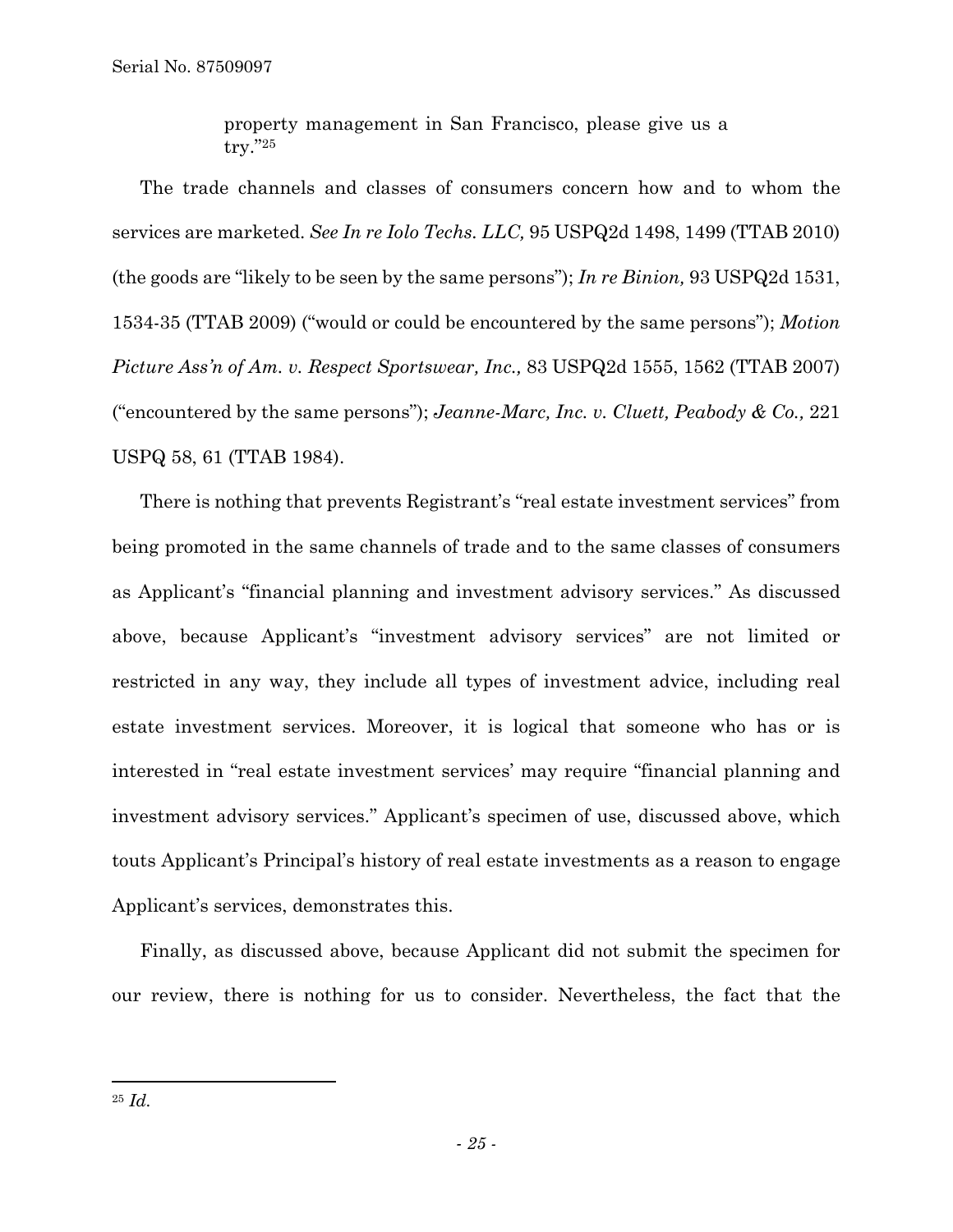specimen shows use of Registrant's mark in connection with property management services does not preclude Registrant from rendering real estate investment services. *See* TRADEMARK MANUAL OF EXAMINING PROCEDURE § 904.01(a) (October 2018) ("Generally, if more than one item of goods, or more than one service, is specified in one class in an application, it is usually not necessary to have a specimen for each product or service. When the range of items is wide or contains unrelated articles, the examining attorney may request additional specimen(s) under 37 C.F.R. §  $2.61(b)$ .").

We find that the established, likely-to-continue channels of trade and classes of consumers favors finding a likelihood of confusion.

# **D. Conditions under which sales are made.**

Applicant argues that the relevant clients will exercise a high degree of care because they will be sophisticated and discerning. Specifically, Registrant's clients, "persons or entities owning apartment buildings are likely to use discretion and care when choosing a property manager such as [Registrant]."26 The problem with this argument is that Applicant concludes, without evidence, that consumers seeking property management services will exercise a high degree of care, but Registrant's services, at issue, are "real estate investment services."

Because there are no restrictions, limitations, or descriptions of the relevant consumers in the description of services, we must presume that consumers to whom Applicant and Registrant offer their financial and investment advice and real estate

 $26$  Applicant's Brief, p. 17 (5 TTABVUE 18).